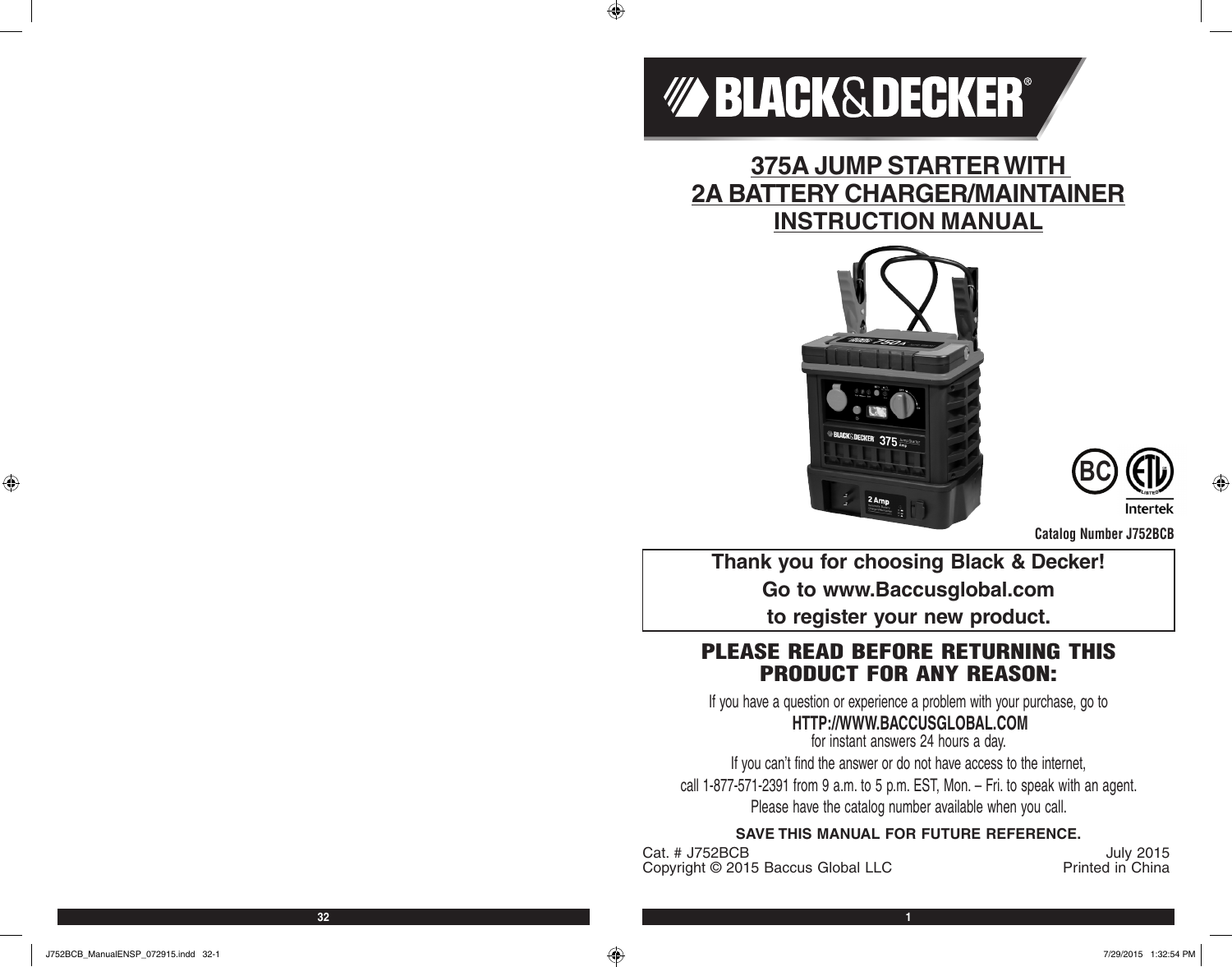This device complies with part 15 of the FCC rules. Operation is subject to the following two conditions: (1) this device may not cause harmful interference, and (2) this device must accept any interference received, including interference that may cause undesired operation.

This equipment has been tested and found to comply with the limits for a Class B digital device, pursuant to part 15 of the FCC Rules. These limits are designed to provide reasonable protection against harmful interference in a residential installation. This equipment generates, uses and can radiate radio frequency energy and, if not installed and used in accordance with the instructions, may cause harmful interference to radio communications. However, there is no guarantee that interference will not occur in a particular installation. If equipment does cause harmful interference to radio or television reception, which can be determined by turning the equipment off and on, the user is encouraged to try to correct the interference by one or more of the following measures: • Reorient or relocate the receiving antenna.

- •Increase the separation between equipment and receiver.
- •Connect the equipment into an outlet on a circuit different from that to which the receiver is connected.

•Consult the dealer or an experienced radio/TV technician for help.

Changes or modifications not approved by the party responsible for compliance could void user's authority to operate the equipment.

**SAFETY GUIDELINES / DEFINITIONS**<br>*DANGER:* **Indicates an imminently hazardous situation which, if not avoided, will result in death or serious injury.** 

**WARNING:** Indicates a potentially hazardous situation which, if not avoided, could result in death or serious injury.

**CAUTION:** Indicates a potentially hazardous situation which, if not avoided, may result in minor or moderate injury.

**CAUTION:** Used without the safety alert symbol indicates potentially hazardous situation which, if not avoided, may result in property damage.

**RISK OF UNSAFE OPERATION.** When using tools or equipment, basic safety precautions should always be followed to reduce the risk of personal injury. Improper operation, maintenance or modification of tools or equipment could result in serious injury and property damage. There are certain applications for which tools and equipment are designed. Black & Decker strongly recommends that this product NOT be modified and/or used for any application other than for which it was designed. Read and understand all warnings and operating instructions before using any tool or equipment.

**WARNING:** This product or its power cord contains lead, a chemical known to the State of California to cause cancer and birth defect or other reproductive harm. Wash hands after handling.

# IMPORTANT SAFETY INSTRUCTIONS

**WARNING:** This product or its power cord contains lead, a chemical known to the State of California to cause cancer and birth defect or other reproductive harm. Wash hands after handling. • **This unit was designed for household use only.**

### **GENERAL SAFETY WARNINGS AND INSTRUCTIONS**

### **READ ALL INSTRUCTIONS**

**WARNING:** Read all instructions before operating product. Failure to follow all instructions listed below may result in electric shock, fire and/or serious injury.

### **WARNING – TO REDUCE THE RISK OF FIRE, ELECTRIC SHOCK, BURST HAZARD, OR INJURY TO PERSONS OR PROPERTY:**

- **Avoid dangerous environments:** don't use appliances in damp or wet locations. Don't use appliances in the rain.
- **Keep children away.** All visitors should be kept at a distance from work area.
- **Store idle appliances indoors.** When not in use, appliances should be stored indoors in dry, and high or locked-up place out of reach of children.
- **Don't force appliance.** It will do the job better and with less likelihood of a risk of injury at the rate for which it was designed.
- **Use right appliance.** Do not use the appliance for any job except that for which it is intended.
- **Dress properly**. Do not wear loose clothing or jewelry. They can be caught in moving parts.<br>Rubber gloves and substantial, non-skid footwear are recommended when working outdoors. Wear protective hair covering to contain long hair.
- Use safety glasses and other safety equipment. Use safety goggles or safety glasses with side shields, complying with applicable safety standards and, when needed, a face shield. Also use face or dust mask if operation is dusty. This applies to all persons in the work area. Also use a hard hat, hearing protection, gloves, safety shoes and dust collection systems when specified or required. Safety glasses or the like are available at extra cost at your local dealer.
- **Don't overreach.** Keep proper footing and balance at all times.
- **Disconnect appliances.** Disconnect the appliance from the power supply when not in use, before<br>servicing, and when changing accessories such as blades and the like.
- **Avoid unintentional starting.** Don't carry plugged-in appliance with finger on switch. Be sure switch is off when plugging in.
- for use with this appliance could be hazardous. Note: refer to the accessory section of this manual for further details.
- 
- **Stay alert.** Use common sense. Do not operate this equipment when you are tired or impaired. checked to determine that it will operate properly and perform its intended function. A part that is damaged should be properly repaired or replaced by manufacturer unless otherwise indicated elsewhere in this instruction manual. Have defective switches replaced by manufacturer. Do not use
- tool if switch does not turn it on and off.<br>• Do not operate portable electric tools near flammable liquids or in gaseous or explosive atmospheres. Motors in these tools normally spark, and the sparks might ignite fumes. **WARNING: SHOCK HAZARD:**
- Do not operate unit with damaged cord or plug; or if the unit has received a sharp blow, been dropped, or otherwise damaged in any way. Do not disassemble the unit; return it to the manufacturer when service or repair is required. Incorrect reassembly may result in a risk of electric shock or fire, and will void warranty.
- Use of an attachment not supplied, recommended or sold by manufacturer specifically for use with this unit may result in a risk of electrical shock and injury to persons.
- NEVER submerge this unit in water; do not expose it to rain, snow or use when wet.
- To reduce risk of electric shock, disconnect the unit from any power source before attempting maintenance or cleaning. Turning off controls without disconnecting will not reduce this risk.
- •**IMPORTANT:** This unit is delivered in a partially charged state. Fully charge unit with a household extension cord (not supplied) for a full 24 hours before using for the first time. You cannot overcharge the unit using the AC charging method.

### **WARNING: RISK OF EXPLOSIVE GASES**

- Working in the vicinity of a lead acid battery is dangerous. Batteries generate explosive gases during normal battery operation. For this reason, it is of the utmost importance that each time before using the jump-starter you read this manual and follow instructions exactly.
- To reduce the risk of battery explosion, follow these instructions and those published by the battery manufacturer and manufacturer of any equipment you intend to use in the vicinity of the battery. Review cautionary markings on these products and on the engine.
- This equipment employs parts (switches, relays, etc.) that produce arcs or sparks. Therefore, if used in a garage or enclosed area, the unit MUST be placed not less than 18 inches above the floor.
- THIS UNIT IS NOT FOR USE BY CHILDREN AND SHOULD ONLY BE OPERATED BY ADULTS.

### **WARNING: TO REDUCE THE RISK OF FIRE:**

- Do not operate near flammable materials, fumes or gases.
- Do not expose to extreme heat or flames.

**2 3**

 $\bigcirc$ 

### **CAUTION: TO REDUCE THE RISK OF INJURY OR PROPERTY DAMAGE:**

- Pull cord by plug rather than cord when disconnecting the extension cord from the unit.
- To recharge this unit, use only the built-in AC input plug.
- When using this unit close to the vehicle's battery and engine, stand the unit on a flat, stable surface, and be sure to keep all clamps, cords, clothing and body parts away from moving vehicle parts.
- When working with lead acid batteries, always make sure immediate assistance is available in case of accident or emergency.
- Always have protective eyewear when using this product: contact with battery acid may cause blindness and/or severe burns. Be aware of first aid procedures in case of accidental contact with battery acid.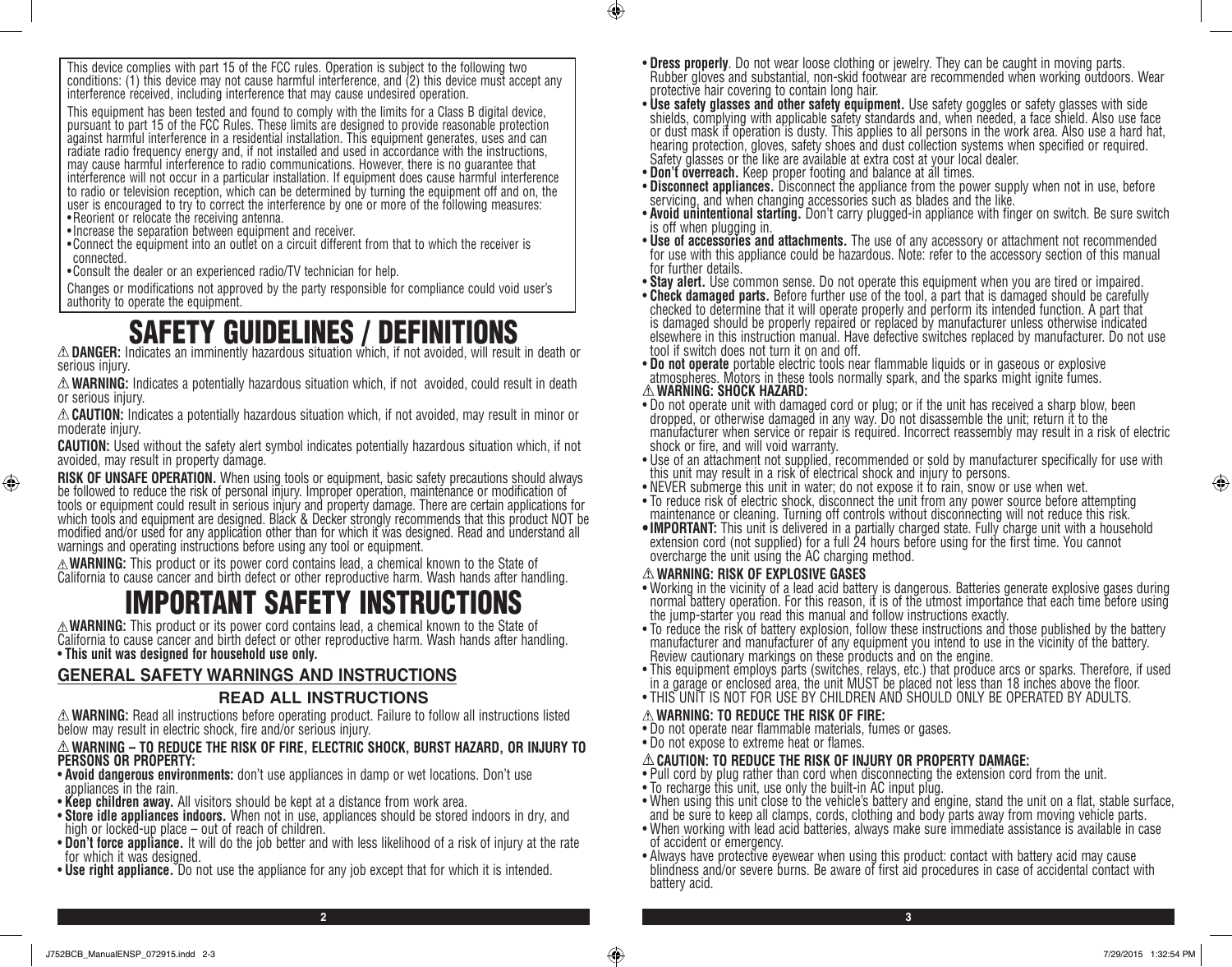- If battery acid contacts skin or clothing, wash immediately with soap and water for at least 10 minutes and get medical attention immediately.
- Never smoke or allow a spark or flame in vicinity of vehicle battery, engine or this unit.
- Remove personal metal items such as rings, bracelets, necklaces and watches when working with a lead acid battery. A lead acid battery can produce a short circuit current high enough to weld a ring, or similar metal object, to skin, causing a severe burn.
- Place this unit as far away from the battery as cables permit.
- Never allow battery acid to come in contact with this unit.
- 
- Do not operate this unit in a closed area or restrict ventilation in any way. sure all switches are in the OFF position before connection to a power source or load.
- Although this unit contains a non-spillable battery, it is recommended that the unit be kept upright during storage, use and recharging. To avoid possible damage that may shorten the unit's working life, protect it from direct sunlight, direct heat and/or moisture.
- NEVER ATTEMPT TO JUMP-START OR CHARGE A FROZEN BATTERY.

### **SPECIFIC SAFETY INSTRUCTIONS FOR POWER CORDS**

- **Don't abuse cord.** Never carry appliance by cord or yank it to disconnect from receptacle. Keep cord from heat, oil, and sharp edges. Pull plug rather than cord when unplugging the unit.<br>• Ground Fault Circuit Interrupt
- used. Receptacles are available having built in GFCI protection and may be used for this measure of safety.

### **Extension cords:**

⊕

 $\Delta$  **WARNING:** Use of improper extension cord could result in a risk of fire and electric shock. When<br>using an extension cord, make sure that the pins of the extension cord are the same number, size and shape as those in the charger; and be sure to use one heavy enough to carry the current your product will draw. An undersized cord will cause a drop in line voltage resulting in loss of power and overheating. The following table shows the correct size to use depending on cord length and nameplate ampere rating. If in doubt, use the next heavier gage. The smaller the gage number, the heavier the cord.

| <b>Volts</b>               |          | <b>MINIMUM GAGE FOR CORD SETS</b><br><b>Total Length of Cord in Feet</b> |                                 |                                |                             |  |
|----------------------------|----------|--------------------------------------------------------------------------|---------------------------------|--------------------------------|-----------------------------|--|
| 120V                       |          | $0 - 25$<br>$(0-7.6m)$                                                   | $26 - 50$<br>$(7.6 - 15.2m)$    | $51 - 100$<br>$(15.2 - 30.4m)$ | 101-150<br>$(30.4 - 45.7)$  |  |
| 240V                       |          | $0 - 50$<br>$(0-15.2m)$                                                  | $51 - 100$<br>$(15.2 - 30.4m)$  | 101-200<br>$(30.4 - 60.9m)$    | 201-300<br>$(60.9 - 91.4m)$ |  |
| <b>Ampere Rating</b>       |          |                                                                          | <b>Extension Cord Length</b>    |                                |                             |  |
| More                       | Not more | $0' - 25'$                                                               | $26' - 50'$                     | 51'-100'                       | $101' - 150'$               |  |
| <b>Than</b><br><b>Than</b> |          |                                                                          | <b>American Wire Gage (AWG)</b> |                                |                             |  |
| 0 -                        | 6        | 18                                                                       | 16                              | 16                             | 14                          |  |
| $6 -$                      | 10       | 18                                                                       | 16                              | 14                             | 12                          |  |
| $10 -$                     | 12       | 16                                                                       | 16                              | 14                             | 12                          |  |
| 12 -                       | 16       | 14                                                                       | 12                              |                                | Not Recommended             |  |

#### • **When an extension cord is used,** make sure that:

- a) the pins of extension cord are the same number, size and shape as those in the charger,
- b) the extension cord is properly wired and in good electrical condition,
- c) the wire size is large enough for the AC rating of the charger.

### **SPECIFIC SAFETY INSTRUCTIONS FOR JUMP STARTERS**

#### **CAUTION: TO REDUCE THE RISK OF INJURY OR PROPERTY DAMAGE:**

- NEVER ATTEMPT TO JUMP-START A FROZEN BATTERY.
- Jump-start procedures should only be performed in a safe, dry, well-ventilated area.
- Vehicles that have on-board computerized systems may be damaged if vehicle battery is jumpstarted. Before jump-starting, read the vehicle's owner's manual to confirm that external-starting assistance is suitable.
- Always store battery clamps when not in use. Never touch battery clamps together. This can cause dangerous sparks, power arcing and/or explosion.
- Never allow red and black clamps to touch each other or another common metal conductor this could cause damage to the unit and/or create a sparking/explosion hazard.
- a) For negative-grounded systems, connect the POSITIVE (RED) clamp to the POSITIVE ungrounded battery post and the NEGATIVE (BLACK) clamp to the vehicle chassis or engine block away from the battery. Do not connect the clamp to the carburetor, fuel lines or sheet-metal body parts. Connect to a heavy gauge metal part of the frame or engine block. Refer to the automobile owner's manual.
- b) For positive-grounded systems, connect the NEGATIVE (BLACK) clamp to the NEGATIVE ungrounded battery post and the POSITIVE (RED) clamp to the vehicle chassis or engine block away from the battery. Do not connect the clamp to the carburetor, fuel lines or sheet-metal body parts. Connect to a heavy gauge metal part of the frame or engine block. Refer to the automobile owner's manual.
- If the connections to the battery's POSITIVE and NEGATIVE terminals are incorrect, the Reverse Polarity Indicator will light (red) and the unit will sound a continuous alarm until the clamps are disconnected. Disconnect clamps and reconnect to battery with correct polarity.
- Always disconnect the negative (Black) jumper cable first, followed by the positive (Red) jumper cable, except for positive grounded systems.
- This system is designed to be used only on vehicles with a 12 volt DC battery system. Do not connect to a 6 volt or 24 volt battery system.
- This system is not designed to be used as a replacement for a vehicular battery. Do not attempt to operate a vehicle that does not have a battery installed.
- Excessive engine cranking can damage a vehicle's starter motor. If the engine fails to start after the recommended number of attempts, discontinue jump-start procedures and look for other problems that may need to be corrected.
- Do not use this jump-starter on a watercraft. It is not qualified for marine applications.

### **SPECIFIC SAFETY INSTRUCTIONS FOR BATTERY CHARGERS**

**WARNING: BURST HAZARD:** Do not use the unit for charging dry-cell batteries that are commonly used with home appliances. These batteries may burst and cause injury to persons and damage property. Use the unit for charging/boosting a LEAD-ACID battery only. It is not intended to supply power to a low-voltage electrical system other than in a starter-motor application.

#### **WARNING: TO REDUCE THE RISK OF FIRE:**

- If the vehicle accessory outlet fuse opens (blows) when plugging in this battery charger, do not use this battery charger with this vehicle accessory outlet.
- Do not repeatedly replace the fuse.
- Do not replace the vehicle accessory outlet fuse with one of a higher amperage rating.
- Never attempt to patch the fuse with tin foil or wire.
- **Any of these actions may cause serious electrical damage and/or a fire.**
- **CAUTION: TO REDUCE THE RISK OF INJURY OR PROPERTY DAMAGE:**
- This charger is not designed for use with every make, manufacture or model of engine. **Use only with 12 volt systems.**
- Do not charge the battery while the engine is operating.

### **FIRST AID**

- **SKIN:** If battery acid comes in contact with skin, rinse immediately with water, then wash thoroughly with soap and water. If redness, pain, or irritation occurs, seek immediate medical attention.
- **EYES:** If battery acid comes in contact with eyes, flush eyes immediately, for a minimum of 15 minutes and seek immediate medical attention.
- **Read And Understand This Instruction Manual Before Using This Unit.**

# SAVE THESE INSTRUCTIONS

### **WARNING: TO REDUCE THE RISK OF INJURY:**

Follow these instructions and those published by the battery manufacturer and manufacturer of any equipment you intend to use with this unit. Review cautionary markings on these products and on engine.

⊕

**4 5**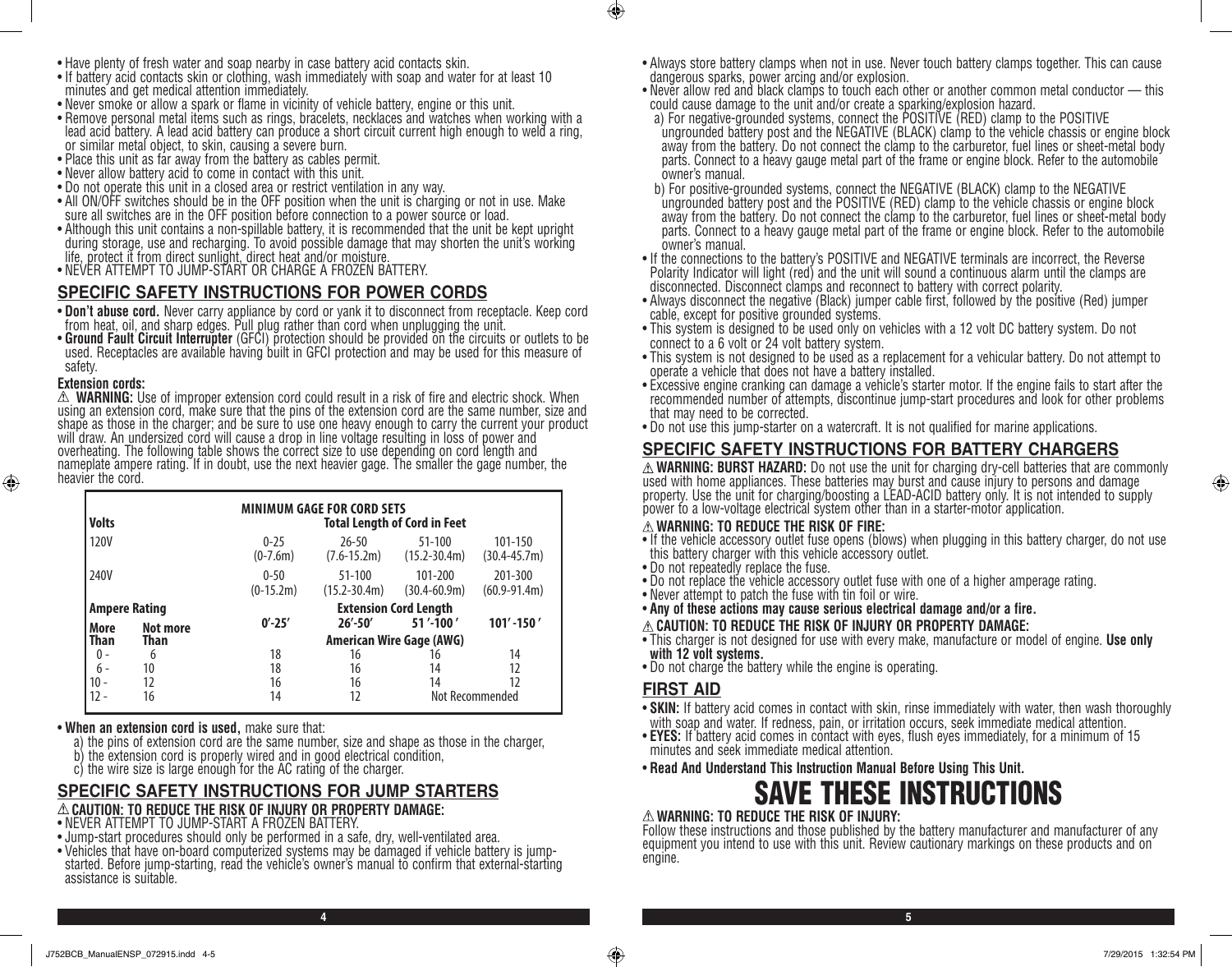### **INTRODUCTION**

Thank you for choosing the **Black & Decker 375 Amp Jump-Starter with 2A Battery**<br>**Charger/Maintainer**. Please read this guide carefully before use to ensure optimum performance and avoid damage to the unit or items that yo

### **FEATURES**

⊕





### **CHARGING/RECHARGING THE JUMP-STARTER, 12 VOLT DC PORTABLE POWER SUPPLY AND AREA LIGHT**

Lead-acid batteries require routine maintenance to ensure a full charge and long battery life. All batteries lose energy from self-discharge over time and more rapidly at higher temperatures. Therefore, batteries need periodic charging to replace energy lost through self-discharge. When the unit is not in frequent use, manufacturer recommends the battery be recharged at least every 30 days.

**Notes:** This unit is delivered in a partially charged state – you must fully charge it upon purchase and before using it for the first time. Initial AC charge should be for 24 hours.

Recharging battery after each use will prolong battery life; frequent heavy discharges between recharges and/or overcharging will reduce battery life. The battery can be recharged using the Built-In 120 Volt AC Charger.

Make sure all other unit functions are turned off during recharging, as this can slow the recharging process.

Important: If you know the unit is discharged, but the battery status LEDs illuminate as if fully charged when connected to a charging power source, this may be due to the internal battery having a high impedance. The manufacturer suggests leaving the unit on charge for a period of 24-48 hours before use.

**CAUTION: RISK OF PROPERTY DAMAGE:** Failure to keep the battery charged will cause permanent damage and result in poor jump-starting performance.

### **Charging/Recharging the Jump-Starter Using the 120 Volt AC Charger and a Standard Household Extension Cord (not included)**

- 1. Lift the AC adapter cover located on the back of the unit and connect an extension cord to the unit. Plug the other end of the cord into a standard 120-volt AC wall outlet.
- 2.Charge until the green Battery Status LED Indicator lights solid or flashes.
- 3.Disconnect the extension cord.

### **JUMP-STARTER**

**6 7**

 $\bigcirc$ 

This Jump-Starter is equipped with an On/Off Power Switch. Once the connections are properly made, turn the switch on to jump-start the vehicle.

- 1. Turn off vehicle ignition and all accessories (radio, A/C, lights, connected cell phone chargers,
- etc.). Place vehicle in "park" and set the emergency brake.
- 2.Make sure the Jump-Starter Power Switch is turned to off.
- 3.Remove jumper clamps from clamp tabs. Connect the red clamp first, then the black clamp.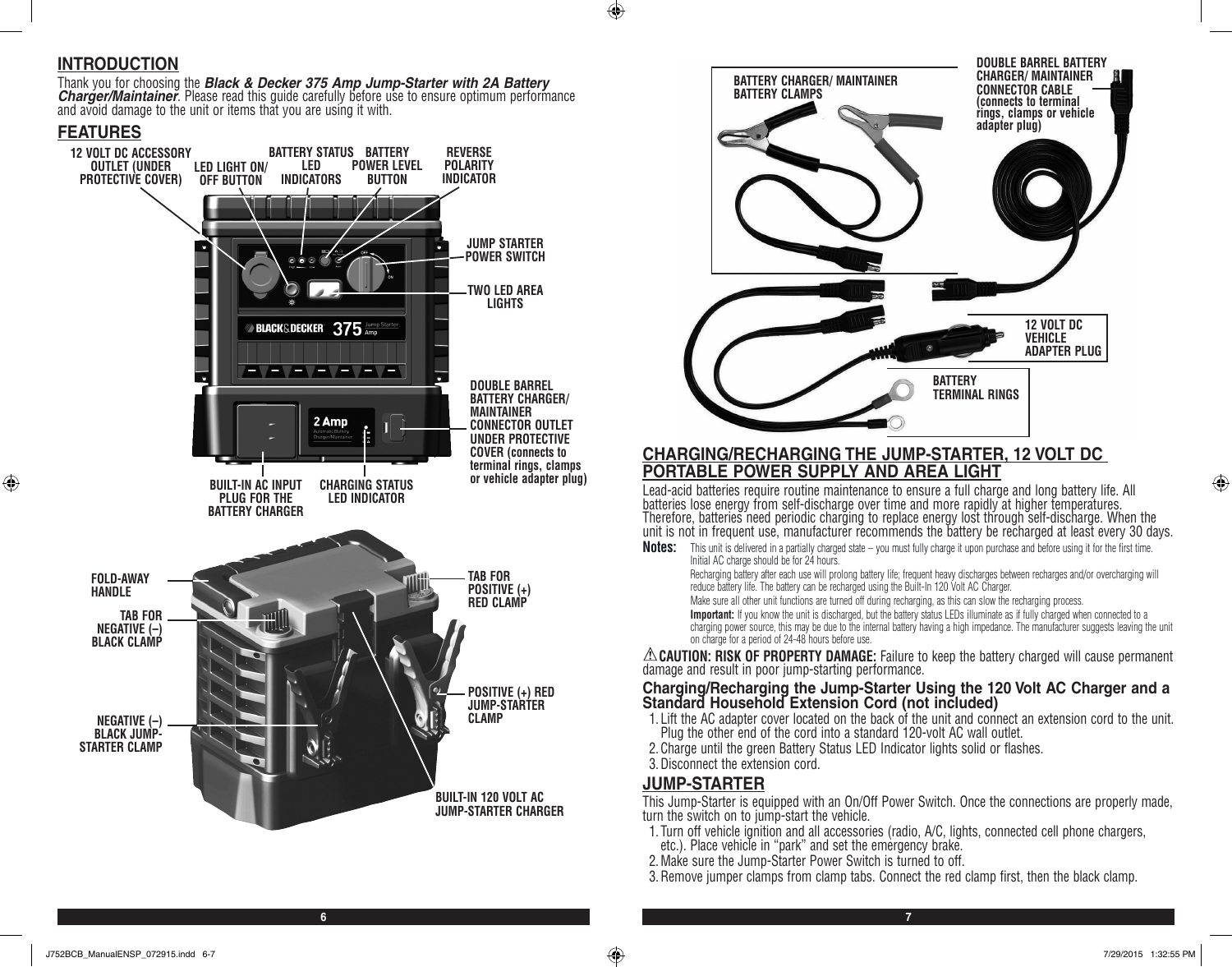- **4. Procedure for jump-starting a NEGATIVE GROUNDED SYSTEM (negative battery terminal is connected to chassis) (MOST COMMON)**
- 4a. Connect positive  $(+)$  red clamp to vehicle battery's positive terminal.
- 4b. Connect negative (–) black clamp to chassis or a solid, non-moving, metal vehicle component or body part. Never clamp directly to negative battery terminal or moving part. Refer to the automobile owner's manual.

# **5. Procedure for jump-starting POSITIVE GROUND SYSTEMS**<br>**Note:** In the rare event that the vehicle to be started has a Positive Grounded S

- **Note:** In the rare event that the vehicle to be started has a Positive Grounded System (positive battery terminal is connected to chassis), replace steps 4a and 4b above with steps 5a and 5b, then proceed to step 6.
- 5a. Connect negative (–) black clamp to vehicle battery's negative terminal.
- 5b. Connect positive (+) red clamp to vehicle chassis or a solid, non-moving, metal vehicle component or body part. Never clamp directly to Positive battery terminal or moving part. Refer to the automobile owner's manual.
- 6.When clamps are connected properly, turn the Jump-Starter Power Switch to ON.
- 7. Turn ON the ignition and crank the engine in 5-6 second bursts until engine starts.
- 8. Turn the Jump-Starter Power Switch back to the OFF position.
- 9.Disconnect the negative (–) engine or chassis clamp first, then disconnect the positive (+) battery clamp.

### **WARNING: TO REDUCE THE RISK OF INJURY OR PROPERTY DAMAGE:**

### • **FOLLOW ALL SAFETY INSTRUCTIONS FOUND IN THE "SPECIFIC SAFETY INSTRUCTIONS FOR JUMP STARTERS" SECTION OF THIS INSTRUCTION MANUAL.**

- This power system is to be used ONLY on vehicles with 12-volt DC battery systems.
- Never touch red and black clamps together this can cause dangerous sparks, power arcing, and/ or explosion.
- After use, turn the Jump-Starter Power Switch off.

### **CAUTION: TO REDUCE THE RISK OF PROPERTY DAMAGE:**

- Vehicles that have on-board computerized systems may be damaged if vehicle battery is jumpstarted. Before jump-starting this type of vehicle, read the vehicle manual to confirm that externalstarting assistance is advised.
- Excessive engine cranking can damage the vehicle's starter motor. If the engine fails to start after the recommended number of attempts, discontinue jump-start procedure and look for other problems that need to be corrected.
- If the connections to the battery's positive and negative terminals are incorrect, the Reverse Polarity Indicator will light and the unit will sound a continuous alarm until the clamps are disconnected. Disconnect clamps and reconnect to battery with correct polarity.
- If vehicle fails to start, turn off the ignition, turn off the Jump-Starter Power Switch, disconnect the jump-start system's leads and contact a qualified technician to investigate why the engine did not start.
- Recharge this unit fully after each use.

# **12 VOLT DC PORTABLE POWER SUPPLY**

This portable power source is also for use with all 12 volt DC accessories equipped with a male accessory outlet plug and are rated up to 5 amps.

- 1. Lift up the cover of the unit 's 12 volt DC outlet.
- 2.Insert the 12 volt DC plug from the appliance into the 12 volt accessory outlet on the unit. DO NOT EXCEED A 5 AMP LOAD.
- 3.Switch on the appliance and operate as usual.
- 4.Periodically press the battery power level pushbutton to check battery status. (When all three battery status LEDs light, it indicates a full battery. Only one red battery status indicator light indicates that the unit needs to be recharged.)

### **AREA LIGHT**

The built-in 2-LED area light located in the front of the unit is controlled by the area light on/off button on the front panel (refer to the Features section to locate). Press the area light on/off button once to turn the light on. Press the area light on/off button again to turn the area light off. Make sure the area light and the unit are turned off when the unit is being recharged or stored.

Periodically press the battery power level pushbutton to check the battery status. (When all three battery status LED light, it indicates a full battery. Only one red battery status indicator light indicates that the unit needs to be recharged.)

# **BATTERY CHARGER**

 $\bigcirc$ 

The 2A battery charger/maintainer is located at the bottom of unit, which includes the battery charger built-in AC input plug, charging status LED indicator and the double barrel battery charger/maintainer connector outlet. The connector outlet is used to connect one of the three detachable accessories (clamps, terminal rings, or vehicle adapter plug) through the battery charger/maintainer connector cable, which has a double-barrel at each end.

**WARNING: TO REDUCE THE RISK OF INJURY OR PROPERTY DAMAGE:** Follow these instructions and those published by the manufacturer of any engine you intend to use with this battery charger. Review cautionary markings on the battery charger and engine.

**IMPORTANT:** ALWAYS disconnect the AC power cord from the AC power outlet before connecting (or disconnecting) the charger to (or from) the battery.

### **Preparing to Charge**

- 1.Remove battery completely from boat/airplane or any confined area before charging.
- 2.If it is necessary to remove battery from vehicle to charge, or to clean terminals, always remove grounded terminal from battery first. Make sure all accessories in the vehicle are off, so as not to cause an arc.
- 3.Clean battery terminals, taking care to avoid getting corrosive material in eyes.
- 4.Add distilled water in each cell until battery acid reaches level specified by battery manufacturer. This helps purge excessive gas from cells. Do not overfill. For a battery without cell caps (maintenance free), carefully follow manufacturer's charging instructions.
- 5. Study all battery manufacturer's specific precautions, such as removing or not removing cell caps while charging, and recommended rates of charge.

### **Charger Location**

- Locate charger as far away from battery as cables permit.
- Never place charger directly above battery being charged; gases from battery will corrode and damage charger.
- Never allow battery acid to drip on charger.
- Never operate charger in a closed-in area or restrict ventilation in any way.
- Marine batteries must be removed and charged on shore.
- Do not set a battery on top of charger.

### **Charging Using the Supplied Battery Clamps**

### **WARNING: A SPARK NEAR THE BATTERY MAY CAUSE AN EXPLOSION. To reduce the risk of a spark near the battery position all cords away from hood, door, or moving engine parts.**

- 1.Connect a standard household AC extension cord (not included) to the built-in AC input plug of the battery charger at the bottom-left of unit.
- 2.Insert the double barrel tip of the battery clamp cable into the double barrel charger connector cable; then insert the remaining double barrel of the charger connector cable into the battery charger connector outlet. Position it as far away from the battery as possible.
- 3.Check the polarity of the battery posts. Positive (POS, P, +) battery post usually has larger diameter than negative (NEG, N, –) post.
- 4.Determine which post of battery is grounded (connected) to the chassis. If negative post is grounded to chassis (as in most vehicles), see 5. If positive post is grounded to the chassis, see 6.
- 5. For negative-grounded vehicle, connect positive (red) clamp from battery charger to positive (POS, P, +) ungrounded post of battery. Connect negative (black) clamp to vehicle chassis or engine block away from battery. Do not connect clip to carburetor, fuel lines, or sheet-metal body parts. Connect to heavy gauge metal part of the frame or engine block.
- 6. For positive-grounded vehicle, connect negative (black) clamp from battery charger to negative (NEG, N,  $-$ ) ungrounded post of battery. Connect positive (red) clamp to vehicle chassis or engine block away from battery. Do-not connect clip to carburetor, fuel lines or sheet-metal body parts. Connect to a heavy gauge metal part of the frame or engine block.
- 7. Plug the standard household AC extension cord into a standard 120-volt AC wall outlet.<br>**Note:** If the clamps are incorrectly connected with regard to polarity the charging status LED indicator will light red.
- **Note:** If the clamps are incorrectly connected with regard to polarity, the charging status LED indicator will light red. Unplug the charger; then remove the clamps. Reconnect the clamps properly.
- 8.When the unit is properly connected and charging, the charging status LED indicator will flash green to indicate the battery is charging.
- 9.When the charging status LED indicator lights solid green, charging is complete.

⊕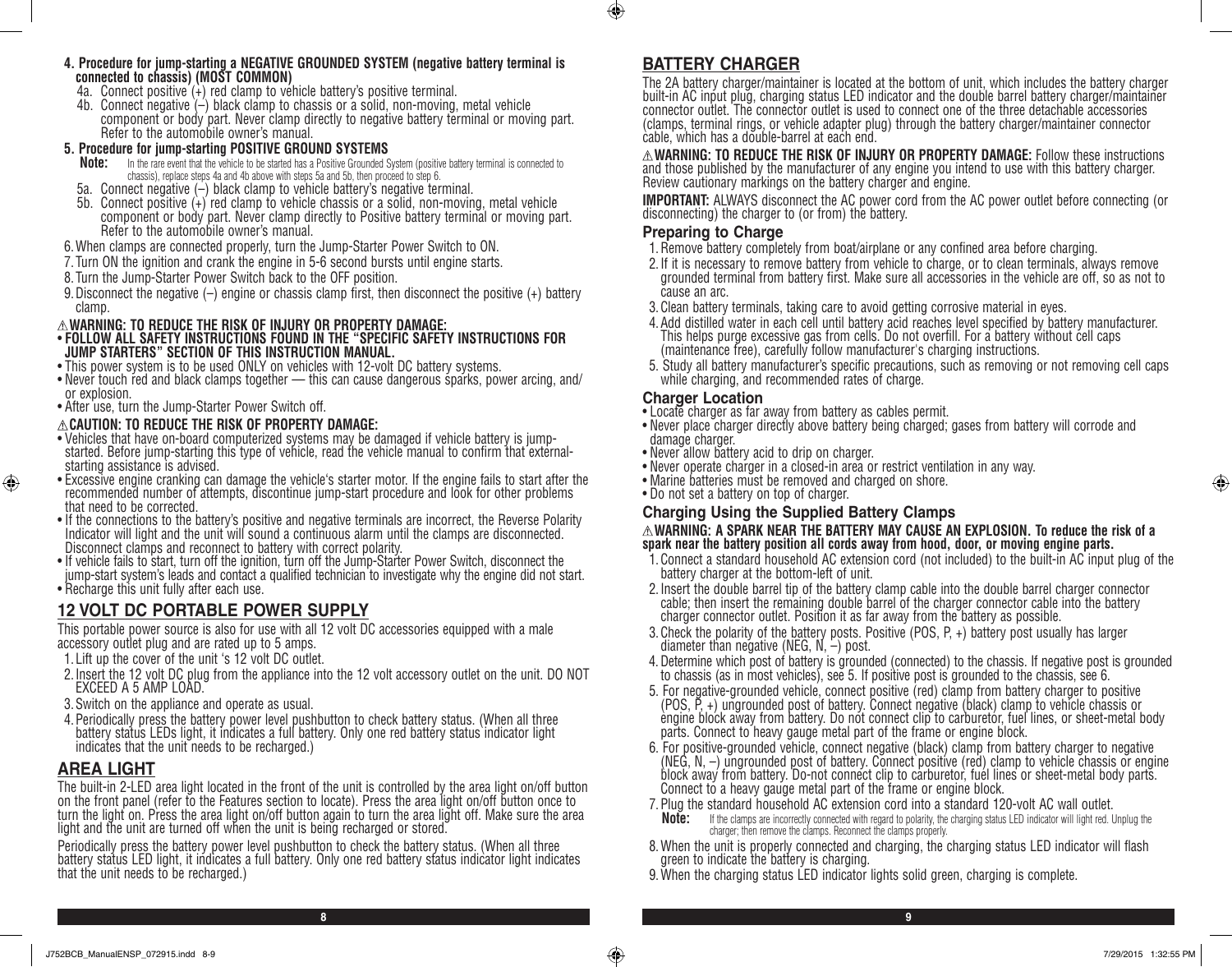When disconnecting the charger, unplug and disconnect the extension cord, remove the clamp from vehicle chassis, and then remove the clamp from battery terminal.

### **Connecting and Charging the Battery with the Terminal Rings** CONNECTING THE CHARGER WITH TERMINAL RINGS

The charger's output leads have crimped, color-coded terminal rings (RED-POSITIVE and BLACK-NEGATIVE). These rings connect directly to the corresponding connectors on the battery posts.



- 1. Remove the nuts from the bolts of the battery post's connectors.
- 2. Position the RED terminal on the bolt of the POSITIVE battery post connector.

3. Position the BLACK terminal on the NEGATIVE post connector; then replace the nuts.

**IMPORTANT:** If there is any problem connecting the output leads, check with a reputable auto supply store or contact the Customer Service Department toll-free at 1-877-571-2391 for assistance in finding an appropriate connection device for your particular application.

CHARGING WITH THE TERMINAL RINGS

⊕

- 1.Connect a standard household AC extension cord (not included) to the built-in AC input plug of the battery charger at the bottom-left of unit.
- 2.Insert the double barrel tip of the terminal ring cable into the double barrel charger connector cable; then insert the remaining double barrel of the charger connector cable into the battery charger connector outlet. Position it as far away from the battery as possible.
- 3.Connect the terminal rings as described in the previous section.
- 4.Plug the standard household AC extension cord into a standard 120-volt AC wall outlet.
- 5.When the unit is properly connected and charging, the charging status LED indicator will flash green to indicate the battery is charging.<br>**Note:** If the terminal rings are incorrectly connected
	- If the terminal rings are incorrectly connected with regard to polarity, the charging status LED indicator will light red. Disconnect the terminal rings, then reconnect them properly.
- 6.When the charging status LED indicator lights solid green, charging is complete.

When disconnecting the charger, unplug and disconnect the extension cord, disconnect the ring terminals.

### **Charging Using the 12 Volt DC Vehicle Adapter Plug WARNING: TO REDUCE THE RISK OF INJURY OR PROPERTY DAMAGE:**

- **NEVER connect this product to a positive grounded vehicle using the 12 volt DC vehicle adapter plug.**
- **To reduce the risk of fire, make sure that the 12 volt outlet is free of debris and the adaptor plug fits tightly in the outlet.**
- 1.Connect a standard household AC extension cord (not included) to the built-in AC input plug of the battery charger at the bottom-left of unit.
- 2.Insert the double barrel tip of the 12 volt DC vehicle adapter plug into the double barrel charger connector cable; then insert the remaining double barrel of the charger connector cable into the battery charger connector outlet. Position it as far away from the battery as possible.
- 3.Insert the gold-colored tip of the 12 volt DC vehicle adapter plug into the vehicle's 12 volt DC accessory outlet.
- **Notes:** Some vehicles require that the ignition be switched to the accessory outlet position in order to power the accessory outlet. If your vehicle ignition is required to be turned to the ACC position, be sure all the vehicle accessories (i.e. heater, fan, radio, TV, lights, etc.) are turned off. If not turned off, the maintainer might not be able to maintain the battery.

4.Plug the standard household AC extension cord into a standard 120-volt AC wall outlet.

5.When the unit is properly connected and charging, the charging status LED indicator will flash green to indicate the battery is charging.

6.When the charging status LED indicator lights solid green, charging is complete. When disconnecting the charger, unplug and disconnect the extension cord, disconnect the 12 volt DC charging adapter.

# **TROUBLESHOOTING**

 $\bigoplus$ 

### **Jump-Starter, 12 Volt DC Power Supply and LED Area Light**

| Problem                                                      | Solution                                                                                                                                                                                             |
|--------------------------------------------------------------|------------------------------------------------------------------------------------------------------------------------------------------------------------------------------------------------------|
| Unit will not charge                                         | • Make sure the Jump Starter power switch is in the off position.<br>• Make sure a suitable gage extension cord is properly connected<br>to both the unit and a functioning AC outlet.               |
| Unit fails to jump-start                                     | • Make sure unit's power switch is in the ON position.<br>• Check that the unit has a full charge. Recharge unit if necessary.<br>Make sure a proper polarity cable connection has been established. |
| 12 volt DC portable power supply<br>will not power appliance | • Make sure the appliance does not draw more than 5 amps.<br>• Check that the unit has a full charge. Recharge unit if necessary.                                                                    |
| LED Area Light does not come on                              | • Make sure the LED Area Light ON/OFF button is in the ON position<br>$\cdot$ Check that the unit has a full charge. Recharge unit if necessary.                                                     |

### **Battery Charger**

| Problem                          | Solution                                                                                                                                                                                                                                                                                               |
|----------------------------------|--------------------------------------------------------------------------------------------------------------------------------------------------------------------------------------------------------------------------------------------------------------------------------------------------------|
| Unit fails to charge the battery | • Make sure a suitable gage extension cord is properly connected<br>to both the unit and a functioning AC outlet.<br>• Make sure a proper polarity cable connection has been established.<br>If the battery to be charged has fallen below 2 volts, the battery<br>cannot be recharged with this unit. |

### **CARE AND MAINTENANCE**

All batteries lose energy from self-discharge over time and more rapidly at higher temperatures. When the unit is not in use, we recommend that the battery is charged at least every 30 days.

Never submerge the unit in water. If the unit gets dirty, gently clean the outer surfaces of the unit with a soft cloth moistened with a mild solution of water and detergent.

There are no user-replaceable parts. Periodically inspect the condition of adapters, connectors and wires. Contact manufacturer to replace any components that have become worn or broken.

### **Battery replacement/disposal**

### BATTERY REPLACEMENT

The battery should last the service life of the unit. Service life is dependent on a number of factors including but not limited to the number of recharge cycles, and proper care and maintenance of the battery by the end user. Contact manufacturer for any information you may need.

### SAFE BATTERY DISPOSAL

Contains a maintenance-free, sealed, non-spillable, lead acid battery, which must be disposed of properly. Recycling is required. Failure to comply with local, state and federal regulations can result in fines, or imprisonment.

Please recycle.

### **WARNINGS:**

- Do not dispose of the battery in fire as this may result in an explosion.
- Before disposing of the battery, protect exposed terminals with heavy-duty electrical tape to prevent shorting (shorting can result in injury or fire).
- Do not expose battery to fire or intense heat as it may explode.

### **Fuse Replacement (12 volt DC Vehicle Adapter Plug)**

- 1. Remove plug from accessory outlet. Remove the gold-colored cap by turning counterclockwise and lifting off.
- 2. Remove center pin and spring. Remove fuse.
- 3. Replace fuse with same type and size fuse (5 amp).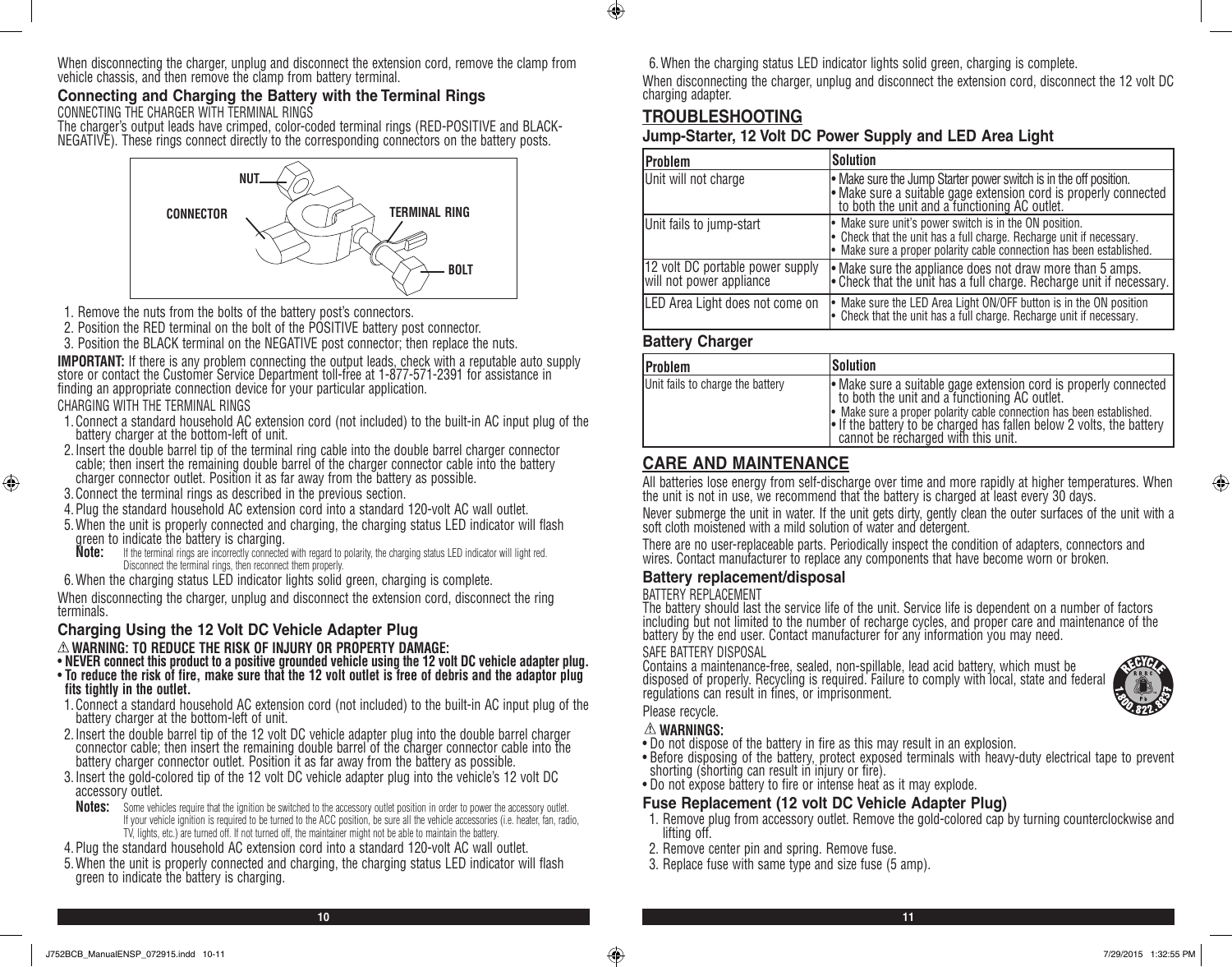4. Replace center pin and spring inside plug.

5. Replace gold-colored cap by turning clockwise.

### **ACCESSORIES**

Recommended accessories for use with this unit may be available from the manufacturer. If you need assistance regarding accessories, please contact the manufacturer at 1-877-571-2391.

**WARNING:** The use of any accessory not recommended for use with this appliance could be hazardous.

### **SERVICE INFORMATION**

Whether you need technical advice, repair, or genuine factory replacement parts, contact the manufacturer at 1-877-571-2391.

### **FULL ONE-YEAR HOME USE WARRANTY**

The manufacturer warrants this product against defects in materials and workmanship for a period of ONE (1) YEAR from the date of retail purchase by the original end-user purchaser ("Warranty Period").

If there is a defect and a valid claim is received within the Warranty Period, the defective product can be replaced or repaired in the following ways: (1) Return the product to the manufacturer for repair or replacement at manufacturer's option. Proof of purchase may be required by manufacturer. (2) Return the product to the retailer where product was purchased for an exchange (provided that the store is a participating retailer). Returns to retailer should be made within the time period of the retailer's return policy for exchanges only (usually 30 to 90 days after the sale). Proof of purchase may be required. Please check with the retailer for their specific return policy regarding returns that are beyond the time set for exchanges.

This warranty does not apply to accessories, bulbs, fuses and batteries; defects resulting from normal wear and tear, accidents; damages sustained during shipping; alterations; unauthorized use or repair; neglect, misuse, abuse; and failure to follow instructions for care and maintenance for the product.

This warranty gives you, the original retail purchaser, specific legal rights and you may have other rights which vary from state to state or province to province. This product is not intended for commercial use.

Please complete the Product Registration Card and return within 30 days from purchase of the product to: Baccus Global LLC, One City Centre, 1 North Federal Highway, Suite 200, Boca Raton, FL 33432. **Baccus Global LLC, toll-free number: 1-877-571-2391.** 

# **SPECIFICATIONS**

### **Jump-Starter**

⊕

| Boost Ampere:          | 12Vdc, 375A instantaneous                      |
|------------------------|------------------------------------------------|
| Battery Type:          | Maintenance-free, sealed lead acid, 12Vdc, 9Ah |
| AC input:              | 120Vac. 60Hz. 12W                              |
| DC Accessory Outlet:   | 12Vdc. 5A                                      |
| <b>Battery Charger</b> |                                                |
| Input:                 | 120 volts AC, 60Hz, 0.6A                       |
| Output:                | 12 volts DC, 2A                                |

Imported by Baccus Global LLC, One City Centre, 1 North Federal Highway, Suite 200, Boca Raton, FL 33432 www.Baccusglobal.com 1-877-571-2391

# *MA BLACK&DECKER®*

**PUENTE AUXILIAR DE ARRANQUE DE 375 AMPERIOS CON CARGADOR / MANTENEDOR DE BATERÍA AUTOMÁTICO MANUAL DE INSTRUCCIONES**





**Número de catálogo J752BCB**

**¡Gracias por elegir Black & Decker! Visite www.Baccusglobal.com para registrar su nuevo producto.**

# LEA EL MANUAL ANTES DE DEVOLVER ESTE PRODUCTO POR CUALQUIER MOTIVO:

Si tiene una consulta o algún inconveniente con su producto, visite **HTTP://WWW.BACCUSGLOBAL.COM**

para obtener respuestas instantáneas las 24 horas del día. Si no encuentra la respuesta o no tiene acceso a Internet, llame al 1-877-571-2391 de Lunes a Viernes de 9 a.m. a 5 p.m. hora del este para hablar con un agente. Cuando llame, tenga a mano el número de catálogo.

### **CONSERVE ESTE MANUAL PARA FUTURAS CONSULTAS.**

Nº de Catálogo: J752BCB<br>Derechos Reservados © 2015 Baccus Global *Impreso* en China Derechos Reservados © 2015 Baccus Global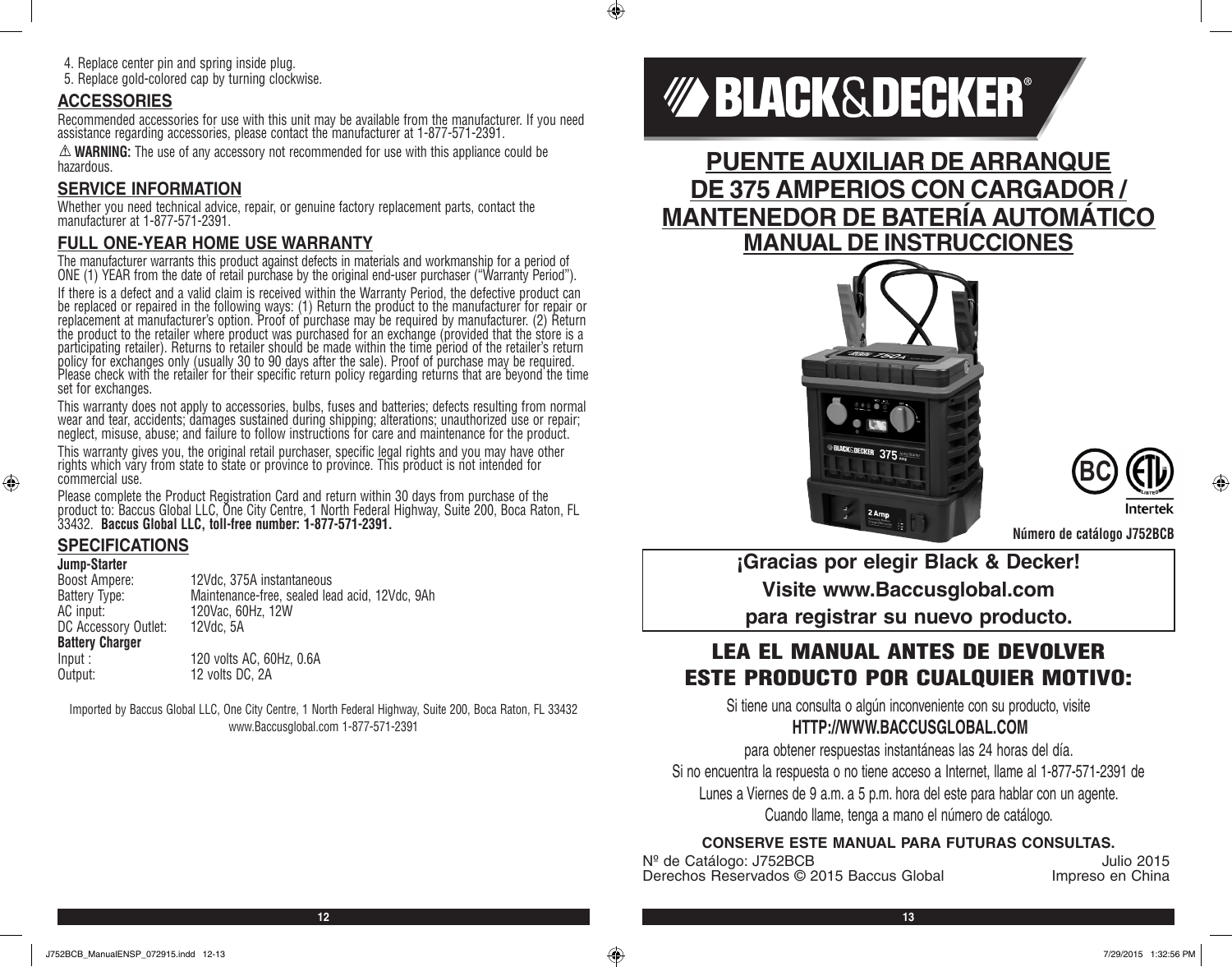Este dispositivo cumple con la parte 15 de las normas de la Comisión Federal de Comunicaciones de Estados Unidos (FCC). La operación está sujeta a las dos condiciones siguientes: (1) este dispositivo no puede causar interferencia perjudicial y (2) este mecanismo debe aceptar cualquier interferencia recibida, incluida la in-terferencia que puede provocar una operación no deseada.

Este equipo ha sido probado y se encontró que cumple con los límites para dispositivo digital Clase B, según la parte 15 de las normas de la FCC. Estos límites están diseñados para brindar protección razonable contra interferencia perjudicial en una instalación residencial. Este equipo genera, usa y puede irradiar energía en frecuencia de radio y, si no se instala y se usa de acuerdo con las instrucciones, puede provocar interferencia perjudicial en las comunicaciones de radio. Sin embargo, no hay garantía de que la interferencia no ocurra en una instalación en particular. Si el equipo provoca interferencia perjudicial en la recepción de radio o televisión, lo que se puede determinar al apagar y encender el equipo, el usuario debe tratar de corregir la interferencia mediante una o más de las siguientes medidas:

•Cambiar la orientación o la ubicación de la antena de recepción.

• Aumentar la separación entre el equipo y el receptor.

⊕

•Conectar el equipo a un tomacorriente sobre un circuito diferente de aquel al que está conectado el receptor. •Consultar al vendedor o pedir la ayuda de un técnico en radio y televisión con experiencia.

Los cambios o las modificaciones no aprobados por el partido responsable de conformidad podían anular la autoridad del usuario para funcionar el equipo.

# NORMAS DE SEGURIDAD/DEFINICIONES

**PELIGRO:** Indica una situación de peligro inminente que, si no se evita, provocará la muerte o lesiones graves.

**ADVERTENCIA:** Indica una situación de peligro potencial que, si no se evita, podría provocar la muerte o lesiones graves.

**PRECAUCIÓN:** Indica una situación de peligro potencial que, si no se evita, puede provocar lesiones leves o moderadas.

**PRECAUCIÓN:** Utilizado sin el símbolo de alerta de seguridad indica una situación de peligro potencial que, si no se evita, puede provocar daños a la propiedad.

**RIESGO DE OPERACIÓN INSEGURA.** Cuando se utilizan herramientas o equipos, siempre se deben respetar las precauciones de seguridad para reducir el riesgo de lesiones personales. La operación, el mantenimiento o la modificación incorrectos de herramientas o equipos pueden provocar lesiones graves y daños a la propiedad. Las herramientas y los equipos están diseñados para usos determinados. Fabricante recomienda encarecidamente que NO se modifique este producto y que NO se utilice para ningún otro uso que aquél para el que fue diseñado. Lea y comprenda todas las instrucciones operativas y las advertencias antes de utilizar cualquier herramienta o equipo.

# INSTRUCCIONES IMPORTANTES **DE SEGURIDAD**<br>A**ADVERTENCIA:** Este producto o su cable de alimentación contiene plomo, una sustancia química

reconocida por el Estado de California como causante de cáncer, defectos de nacimiento u otros problemas reproductivos. Lávese las manos después de utilizarlo.

### • **Esta unidad fue diseñada para el uso domestico.**

### **INSTRUCCIONES Y ADVERTENCIAS DE SEGURIDAD GENERALES LEA TODAS LAS INSTRUCCIONES**

**ADVERTENCIA:** Lea todas las instrucciones antes de hacer funcionar el producto. El incumplimiento de todas las instrucciones enumeradas a continuación puede provocar una descarga eléctrica, un incendio o lesiones graves.

# **ADVERTENCIA – PARA REDUCIR EL RIESGO DE INCENDIOS, DESCARGAS ELÉCTRICAS, PELIGRO DE EXPLOSIÓN O LESIONES A PERSONAS O PROPIEDADES:**

- **Evite las condiciones ambientales peligrosas.** No utilice artefactos en zonas húmedas o mojadas. No utilice artefactos bajo la lluvia.
- **Mantenga a los niños alejados.** Los visitantes deben mantenerse a cierta distancia del área de trabajo.
- **Guarde los artefactos que no utilice en el interior.** Cuando no los utilice, los artefactos deben guardarse bajo techo, en un lugar seco, alto o bajo llave, lejos del alcance de los niños.
- **No fuerce el aparato.** Funcionará mejor y con menos probabilidades de daños si se opera a la velocidad para la que fue diseñado.
- **Utilice el aparato adecuado.** Nunca utilice el aparato para otra tarea que no sea aquella para la que fue creado.
- **Use la vestimenta adecuada.** No use ropas holgadas o joyas. Pueden atascarse en las piezas en movimiento. Se recomienda utilizar guantes de goma y calzado antideslizante considerable al trabajar al aire libre. Recójase y cubra el cabello largo.<br>• Use anteojos de seguridad y cualquier otro equipo de seguridad. Use anteojos protectores o
- **Use anteojos de seguridad y cualquier otro equipo de seguridad.** Use anteojos protectores o lentes de seguridad con protección lateral que cumplan con las normas de seguridad aplicables y, de ser necesario, un protector facial. Utilice también máscaras faciales o para polvo si la operación produce polvillo. Esto se aplica a todas las personas que se encuentren en el área de trabajo. Utilice también un casco, protección auditiva, guantes, calzado de seguridad y sistemas de recolección de polvo cuando así se especifique o requiera. Puede conseguir anteojos de seguridad o similares a un costo adicional en su distribuidor local.
- 
- **No se estire.** Conserve el equilibrio y párese adecuadamente en todo momento. • **Desconecte los aparatos.** Desconecte el aparato de la fuente de energía cuando no lo utilice, antes<br>de realizar un mantenimiento y al cambiar accesorios como hojas y elementos semejantes.
- **Evite el encendido por accidente.** No transporte el aparato enchufado con el dedo en el interruptor.<br>Asegúrese de que el interruptor esté apagado cuando lo enchufe.
- **Uso de suplementos y dispositivos.** El uso de accesorios o dispositivos no recomendados para utilizar con este aparato puede resultar peligroso. Nota: consulte la sección "accesorios" de este manual para obtener detalles adicionales.
- **Manténgase alerta.** Use el sentido común. No opere este equipo si está cansado o con<br>impedimentos.<br>• Revise por pardañadas. Antes de seguir utilizando la herramienta, una pieza tes que esté dañada
- debe ser revisada cuidadosamente para determinar si funcionará correctamente y realizará la función prevista. Una pieza que esté dañada debe ser reparada o sustituida por el fabricante a menos que se indique lo contrario en este manual de instrucciones. Haga que todos los interruptores defectuosos sean remplazados por el fabricante. No utilice la herramienta si el interruptor no la enciende y apaga.<br>• No opere herramientas eléctricas portátiles cerca de líquidos inflamables o en atmósferas gaseosas
- **No opere** herramientas eléctricas portátiles cerca de líquidos inflamables o en atmósferas gaseosas o explosivas. Los motores de estas herramientas normalmente chispean, y las chispas pueden encender los vapores.
- **• IMPORTANTE:** Esta unidad se entrega en un estado de carga parcial. Cargue la unidad completamente con el cable de extensión para uso doméstico (no incluido) durante 24 horas antes de utilizarla por primera vez. No puede sobrecargar la unidad utilizando el método de carga de CA.

### **ADVERTENCIA: RIESGO DE DESCARGA ELÉCTRICA:**

- No opere la unidad con un cable o enchufe dañados, o si ésta ha recibido un golpe fuerte, se cayó o presenta algún daño. No desmontar la unidad; devuélvala al fabricante cuando se necesita servicio o reparación. Reensamblaje del unidad de manera incorrecta puede resultar en un riesgo de descarga eléctrica o un incendio, y anulará la garantía.
- El uso de un dispositivo no suministrado, recomendado o vendido por el fabricante específicamente para el uso con esta unidad puede provocar riesgo de descarga eléctrica y lesiones a las personas.
- NUNCA sumerja esta unidad en agua; no la exponga a la lluvia, la nieve, ni la use cuando esté mojada.
- Para reducir el riesgo de descarga eléctrica, desconecte la unidad de cualquier fuente de energía antes de intentar limpiarla o realizarle un mantenimiento. Apagar los controles sin desenchufar la unidad no reducirá este riesgo.

### **ADVERTENCIA: RIESGO DE GASES EXPLOSIVOS**

- Trabajar cerca de una batería de plomo ácido es peligroso. Las baterías generan gases explosivos durante su funcionamiento normal. Por esta razón, es muy importante que siempre lea este manual antes de utilizar el puente auxiliar de arranque y que siga las instrucciones con exactitud.
- Para reducir el riesgo de explosión de la batería, siga estas instrucciones y las publicadas por el fabricante de la batería y el fabricante de cualquier equipo que tenga la intención de utilizar cerca de la batería. Revise las indicaciones sobre precauciones en estos productos y en el motor.
- Este equipo emplea piezas (interruptores y relés) que producen arcos o chispas. Por lo tanto, si utiliza la unidad en una cochera o un área cerrada, DEBE colocarla a no menos de 457 mm (18 pulgadas) por encima del piso.
- LOS NIÑOS NO DEBEN UTILIZAR ESTA UNIDAD. SÓLO LOS ADULTOS PUEDEN OPERARLA.

### **ADVERTENCIA: PARA REDUCIR EL RIESGO DE INCENDIO:**

• No opere cerca de materiales, vapores o gases inflamables.

**14 15**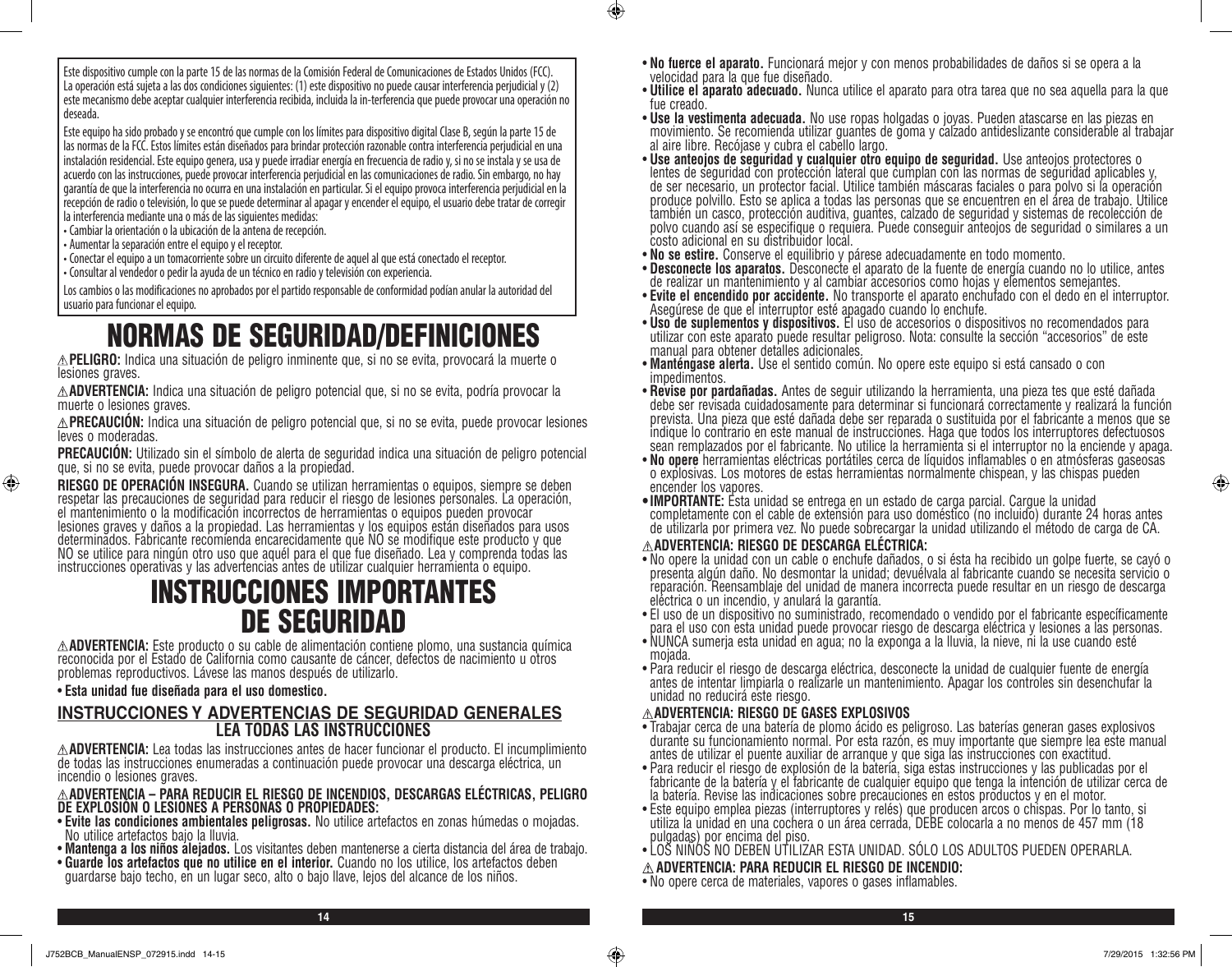• No lo exponga al calor extremo o a las llamas.

### **PRECAUCIÓN: PARA REDUCIR EL RIESGO DE LESIONES O DE DAÑOS A LA PROPIEDAD:**

- Tire del enchufe y no del cable al desconectar el cable de extensión de la unidad.
- Para recargar esta unidad, utilice sólo el enchufe de entrada CA incorporado.
- Cuando use esta unidad cerca de la batería y el motor del vehículo, coloque la unidad sobre una superficie plana y estable, y asegúrese de mantener todas las pinzas, los cables, la ropa y las partes del cuerpo alejados de los elementos móviles del vehículo.
- Cuando trabaje con baterías de plomo-ácido, asegúrese de que siempre haya ayuda inmediata disponible en caso de accidente o emergencia.
- Utilice siempre protección para los ojos al emplear este producto; el contacto con el ácido de la batería puede producir ceguera o quemaduras graves. Conozca los procedimientos de primeros auxilios para el caso de contacto accidental con el ácido de la batería.
- Mantenga cerca suficiente agua fresca y jabón en caso que el ácido de la batería entre en contacto con la piel.
- Si el ácido de la batería entra en contacto con la piel o la ropa, enjuáguese inmediatamente con agua y jabón durante por lo menos 10 minutos. Busque asistencia médica de inmediato.
- Nunca fume, ni permita que hayan chispas o llamas cerca de la batería del vehículo, del motor o esta unidad.
- Quítese todos los artículos personales que sean de metal, como anillos, pulseras y relojes cuando trabaje con una batería de ácido de plomo. Una batería de plomo puede producir un cortocircuito lo suficientemente alto como para soldar un anillo o un objeto metálico a la piel causando quemaduras graves.
- Coloque esta unidad lo más lejos de la batería como lo permitan los cables.
- Nunca permita que el ácido de la batería entre en contacto con esta unidad.
- No opere esta unidad en un área cerrada ni restrinja la ventilación de alguna forma.
- Todos los interruptores de ENCENDIDO/APAGADO (ON/OFF) deben estar en la posición de apagado (OFF) cuando se carga la unidad o cuando no está en uso. Asegúrese de que todos los interruptores estén en la posición de apagado (OFF) antes de realizar la conexión a una fuente de energía o carga.
- Aunque esta unidad contiene una batería a prueba de derrames, se recomienda mantenerse en posición vertical durante el almacenamiento, el uso y recarga. Para evitar los posibles daños que pueden acortar la vida útil de la unidad, protéjalo de la luz solar directa, el calor directo y / o humedad
- NUNCA INTENTE ARRANCAR MEDIANTE PUENTE NI CARGAR UNA BATERÍA CONGELADA.

# **INSTRUCCIONES DE SEGURIDAD ESPECÍFICAS PARA LOS CABLES ELÉCTRICOS**<br>• No tire del cable. Nunca transporte el aparato por el cable ni lo jale para desconectarlo del

- tomacorriente. Mantenga el cable alejado del calor, el aceite y los bordes afilados. Tire del enchufe y
- no del cable al desconectar la unidad.<br>• La protección del **interruptor de corte por falla a tierr**a (GFCI) debe aplicarse a los circuitos o los tomacorrientes que se utilizarán. Hay tomacorrientes con protección GFCI incorporada que pueden utilizarse para tomar esta medida de seguridad.

⊕

**Cordons de rallonge:**<br>• ∆ **AVERTISSEMENT** : L'utilisation d'une rallonge inadéquate peut entraîner un risque d'incendie et • **AVERTISSEMENT :** L'utilisation d'une rallonge inadéquate peut entraîner un risque d'incendie et de choc électrique. Lorsque vous utilisez une rallonge, assurez-vous que les broches de la rallonge ont les mêmes numéro, taille et forme que celles dans le chargeur, et veillez à utiliser une capacité suffisante pour supporter le courant nécessaire à l'outil. Un cordon trop petit provoquera une baisse de tension entraînant une perte de puissance et surchauffe. Le tableau suivant indique le calibre approprié à utiliser selon la longueur du cordon et l'ampérage de. En cas de doute, utiliser un calibre supérieur. Plus le numéro de calibre est élevé, plus la corde.

| CALIBRE MINIMUM DU CORDON D'ALIMENTATION<br><b>Volts</b><br>Longueur totale du cordon en pieds |                 |                                  |    |                              |                                                                   |
|------------------------------------------------------------------------------------------------|-----------------|----------------------------------|----|------------------------------|-------------------------------------------------------------------|
| 120V                                                                                           |                 | 0 à 25                           |    | 26 à 50 51 à 100             | 101 à 150<br>(0 à 7,6m) (7,6 à 15,2m)(15,2 à 30,4m)(30,4 à 45,7m) |
| 240V                                                                                           |                 | 0 à 50                           |    | 51 à 100 101 à 200 201 à 300 | (0 à 15,2m)(15,2 à 30,4m)(30,4 à 60,9m)(60,9 à 91,4m)             |
| Intensité nominale                                                                             |                 |                                  |    | Longueur de la rallonge      |                                                                   |
| <b>Plus</b>                                                                                    | <b>Moins de</b> | $0'$ à 25'                       |    |                              | 26 a 50' 51 ' à 100 ' 101' à 150 '                                |
| de                                                                                             | de              | Calibre américain des fils (AWG) |    |                              |                                                                   |
|                                                                                                | 6               | 18                               | 16 |                              | 14                                                                |
| 6                                                                                              | 10              | 18                               | 16 |                              | 12                                                                |
|                                                                                                |                 | 16                               | 16 |                              |                                                                   |
|                                                                                                |                 |                                  | 12 |                              | Non recommandé                                                    |

• **Lors de l'utilisation d'une rallonge,** assurez-vous que :

 $\circledast$ 

a) les broches de la fiche de la rallonge sont de même quantité, dimension et format que celles de la prise du chargeur;

b) la rallonge est bien câblée et en bonne condition; et

c) le calibre du câble est suffisant pour supporter le courant c.a. nominal du chargeur.

### **INSTRUCCIONES DE SEGURIDAD ESPECÍFICAS PARA AUXILIARES DE ARRANQUE**

### **PRECAUCIÓN: PARA REDUCIR EL RIESGO DE LESIONES O DE DAÑOS A LA PROPIEDAD:**

- NUNCA INTENTE ARRANCAR UNA BATERÍA CONGELADA.
- Los procedimientos de arranque mediante puente sólo se deben realizar en un área segura, seca y bien ventilada.
- Los vehículos que tienen sistemas computarizados incorporados pueden resultar dañados si la batería del vehículo se arranca mediante puente. Antes de arrancar mediante puente, lea el manual del cliente del vehículo para confirmar que la ayuda externa para arrancar es adecuada.
- Almacene siempre las pinzas de la batería cuando no se usa. Nunca toque las pinzas de la batería entre sí. Esto puede generar chispas peligrosas, arcos eléctricos o explosión.
- Nunca deje que las pinzas roja y negra se toquen entre sí o con otro conductor metálico común, esto podría provocar daños a la unidad o crear un riesgo de chispas/explosión.
- a) Para los sistemas con negativo a tierra, conecte la pinza del POSITIVO (ROJA) al borne sin conexión a tierra de la batería y la pinza del NEGATIVO (NEGRA) al bastidor del vehículo o al bloque del motor, lejos de la batería. No conecte la pinza al carburador, las cañerías de combustible o a las piezas de chapa de la carrocería. Conecte a una pieza de metal sólida del bastidor o del bloque del motor. Refiera al manual del dueño del automóvil.
- b) Para los sistemas con positivo a tierra, conecte la pinza del NEGATIVO (NEGRA) al borne sin conexión a tierra NEGATIVO de la batería y la pinza del POSITIVO (ROJA) al bastidor del vehículo o al bloque del motor, lejos de la batería. No conecte la pinza al carburador, las cañerías de combustible o a las piezas de chapa de la carrocería. Conecte a una pieza de metal sólida del bastidor o del bloque del motor. Refiera al manual del dueño del automóvil.
- Si las conexiones a los terminales POSITIVO y NEGATIVO son incorrectas, el indicador de polaridad invertida se encenderá (de color rojo) y la unidad sonará una alarma continua hasta que las pinzas sean desconectados. Desconecte las pinzas y vuelva a conectarlas a la batería con la polaridad correcta.
- Siempre desconecte primero el cable del puente del negativo (negro) y luego el cable del puente del positivo (rojo), excepto para los sistemas con positivo a tierra.
- Este sistema está diseñado para ser utilizado únicamente en vehículos con sistema de batería de CC de 12 voltios. No lo conecte a un sistema de batería de 6 o 24 voltios.
- Este sistema no está diseñado para ser utilizado en reemplazo de una batería de vehículo. No intente hacer funcionar un vehículo que no tenga la batería instalada.
- El intento de arranque del motor en excesivo puede dañar el motor de arranque de un vehículo. Si el motor no arranca después del número de intentos recomendados, deje los procedimientos de arranque y busque otros problemas que pueden necesitar ser corregidos.
- No utilice este puente auxiliar de arranque en una moto de agua. No fue diseñado para prácticas marinas.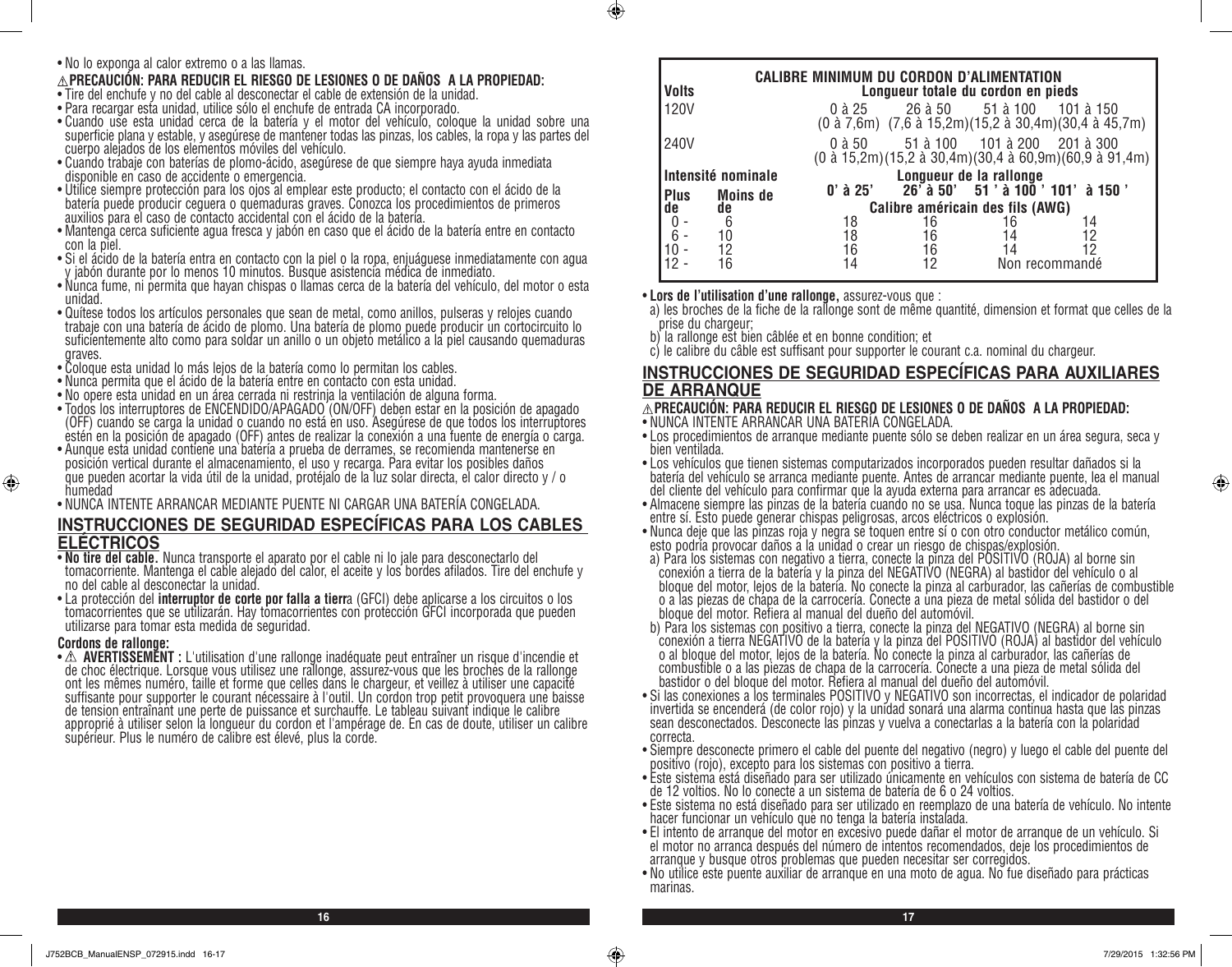# **INSTRUCCIONES DE SEGURIDAD ESPECÍFICAS PARA**

CARGADORES DE BATERÍA<br>  $\triangle$  ADVERTENCIA, PELIGRO DE ESTALLIDO: No utilice la unidad para cargar las baterías secas que se  $\triangle$  **ADVERTENCIA, PELIGRO DE ESTALLIDO:** No utilice la unidad para cargar las baterías secas que se<br>usan normalmente con los aparatos domésticos. Estas baterías pueden estallar y provocar lesiones a las personas y daños a la propiedad. Use la unidad para cargar/refuerzo solamente de una batería de<br>PLOMO-ÁCIDO. No está diseñada para proveer energía a un sistema eléctrico de bajo voltaje que no sea para arrancar un motor.

### **ADVERTENCIA: PARA REDUCIR EL RIESGO DE INCENDIO:**

- Si el fusible del enchufe accesorio del vehículo se quema (abierto) al conectar este cargador de batería, no utilice este cargador de batería con este enchufe del vehículo:No substituya el fusible repetidamente.
- No substituya el fusible del enchufe accesorio del vehículo por uno de un grado más alto del amperaje.
- Nunca intente remendar el fusible con la hoja o el alambre de lata.
- **Cualquiera de estas acciones puede causar daños eléctricos graves y / o un incendio. PRECAUCIÓN: PARA REDUCIR EL RIESGO DE LESIONES O DAÑO A LA PROPIEDAD:** • Este cargador no está diseñado para uso con todas las marcas, fabricación o modelo de motor. **Utilice solamente con los sistemas de 12 voltios.**
- No cargue la batería mientras el motor está en marcha.

### **PRIMEROS AUXILIOS**

- **PIEL:** Si el ácido de la batería entra en contacto con la piel, enjuáguese inmediatamente con agua, luego lávese con agua y jabón. Si se presenta enrojecimiento, dolor o irritación, busque asistencia médica de inmediato.
- **OJOS:** Si el ácido de la batería entra en contacto con los ojos, lávese los ojos inmediatamente durante 15 minutos como mínimo y busque asistencia médica de inmediato.
- **Lea y comprenda este manual de instrucciones antes de utilizar esta unidad.**

# **NSERVE ESTAS INSTRUCCIONES**

### **ADVERTENCIA: PARA REDUCIR EL RIESGO DE LESIONES:**

Siga estas instrucciones y las publicadas por el fabricante de la batería y el fabricante de cualquier equipo que tenga la intención de utilizar con esta unidad. Revise las indicaciones sobre precauciones en estos productos y en el motor.

### **INTRODUCCIÓN**

⊕

Gracias por elegir el **Black & Decker puente auxiliar de arranque de 375 amperios con cargador de batería y maintenemiento automático.** Lea esta guía cuidadosamente antes de usar la unidad para asegurarse el rendimiento óp artículos con los cuales la está usando.

# **CARACTERÍSTICAS**

 $\bigoplus$ 



⊕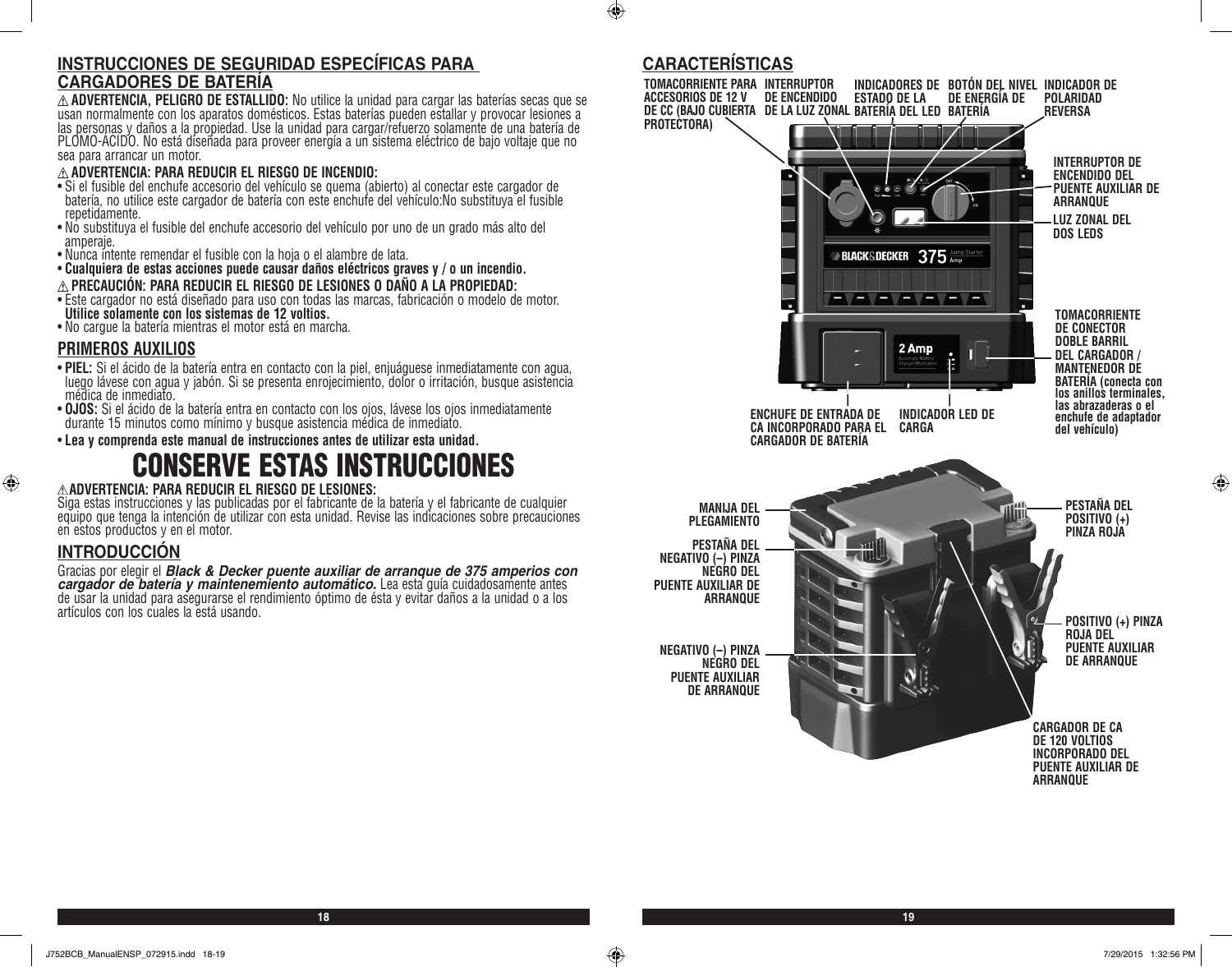

### **CARGA/RECARGAR EL PUENTE AUXILIAR DE ARRANQUE, TOMACORRIENTE PARA ACCESORIOS DE 12 V DE CC Y LUZ ZONAL**

Las baterías de plomo-ácido requieren mantenimiento de rutina para asegurar una carga completa y una mayor duración de la batería. Todas las baterías pierden energía por descarga espontánea, se descargan con el paso del tiempo, y con mayor rapidez cuando están a temperaturas más altas. Por lo tanto, las baterías necesitan ser cargadas periódicamente para reemplazar la

energía perdida por descarga espontánea. Cuando la unidad no se usa, fabricante recomienda que se recargue la batería al menos cada 30 días.

**Notas:** Esta unidad se entrega en un estado parcialmente cargado – usted debe cargarlo completamente antes de usarlo por primera vez. La carga inicial de CA debe ser por 24 horas.

Recargar la batería luego de cada uso prolongará la vida de la batería; fuertes descargas frecuentes entre recarga y / o sobrecarga reducirá la vida útil. La batería se puede recargar usando el cargador de CA de 120 voltios incorporado.

Cerciórese de que el resto de las funciones de unidad estén apagadas durante la recarga, pues ésto puede retardar el proceso de recarga.

**Importante:** Si usted sabe que la unidad está descargada, pero el estado de la batería que LED se iluminan como si completamente cargada cuando se conecta a una fuente de alimentación de carga, esto puede deberse a la batería interna con una alta impedancia. El fabricante sugiere dejar la unidad en el cargo por un período de 24-48 horas antes de su uso.

**A PRECAUCION: PARA REDUCIR EL RIESGO DE DANO A LA PROPIEDAD:** Si no se mantiene la batería cargada puede causar daños permanentes y resultar en un pobre rendimiento de arranque.

### **Carga/recarga el puente auxiliar de arranque con el cargador de CA de 120 voltios y un cable de extensión estándar para uso doméstico (no incluido)**

- 1. Levante la cubierta del adaptador de CA ubicado en la parte posterior de la unidad y conecte un cable de extensión a la unidad. Enchufe el otro extremo del cable al tomacorriente de pared estándar de CA de 120 voltios.
- 2. Cargue hasta que el indicador LED de estado de batería se ilumina o destella verde.

### 3.Desconecte el cable de extensión.

⊕

# **PUENTE AUXILIAR DE ARRANQUE**

El puente auxiliar de arranque está equipado con un interruptor de encendido apagado (On/Off). Una vez que las conexiones están hechas correctamente, encienda el interruptor para arrancar el vehículo mediante puente.

- 1.Apague la ignición del vehículo y todos los accesorios (radio, aire acondicionado, luces, cargadores de teléfono celular conectados, etc.). Coloque el vehículo en "estacionar" y coloque el freno de emergencia.
- 2.Asegúrese de que el interruptor de encendido del puente auxiliar de arranque esté apagado (off).
- 3.Retire las pinzas del puente de sus respectivas lengüetas. Conecte primero la pinza roja, luego la pinza negra.
- **4. Procedimiento para arrancar mediante puente un SISTEMA CON NEGATIVO A TIERRA (el terminal de la batería está conectado al bastidor) (LO MÁS COMÚN).**
	- 4a. Conecte la pinza roja del positivo (+) al terminal del positivo de la batería del vehículo.
	- 4b. Conecte la pinza negra del negativo (-) al bastidor o a un componente metálico no móvil y sólido, o una parte de la carrocería. Nunca fije la pinza directamente al terminal del negativo de la batería o a una pieza móvil. Refiera al manual del dueño del automóvil.

### **5. Procedimiento para arrancar SISTEMAS CON POSITIVO A TIERRA.**

- **Nota:** En el caso poco habitual de que el vehículo que se debe arrancar tenga un sistema de positivo a tierra (el terminal positivo de la batería está conectado al bastidor), reemplace los pasos 4a y 4b anteriores con los pasos 5a y 5b, luego continúe con el paso 6.
- 5a. Conecte la pinza negra del negativo (-) al terminal del negativo de la batería del vehículo.
- 5b. Conecte la pinza roja del positivo (+) al bastidor del vehículo o a un componente metálico no móvil y sólido, o una parte de la carrocería. Nunca fije la pinza directamente al terminal del positivo de la batería o a una pieza móvil. Refiera al manual del dueño del automóvil.
- 6.Cuando las pinzas estén correctamente conectadas, encienda el interruptor de encendido del puente auxiliar de arranque.
- 7. Encienda la ignición y acelere el motor en etapas de 5 a 6 segundos hasta que arranque.
- 8.Coloque el interruptor de encendido del puente auxiliar de arranque en la posición de apagado (off) nuevamente.
- 9.Desconecte la pinza del negativo (–) del motor o bastidor primero y luego desconecte la pinza del positivo (+) de la batería.
- **ADVERTENCIA: PARA REDUCIR EL RIESGO DE LESIONES O DAÑO A LA PROPIEDAD:**
- **SIGA TODAS LAS INSTRUCCIONES DE SEGURIDAD ENCONTRADAS EN LA SECCIÓN DE LAS "INSTRUCCIONES DE SEGURIDAD ESPECÍFICAS PARA AUXILIARES DE ARRANQUE " DE ESTE MANUAL DE LA INSTRUCCIÓN.**
- Antes de comenzar a arrancar mediante puente, debe apagar el interruptor de encendido del puente auxiliar.
- Este sistema está diseñado para utilizarse EXCLUSIVAMENTE en vehículos con sistemas de batería de 12 voltios de CC.
- Nunca toque entre sí las pinzas roja y negra de la batería: esto puede provocar chispas peligrosas, arco eléctrico o explosión.
- Después de cada uso, apague el interruptor de encendido del puente auxiliar de arranque.

### **PRECAUCIÓN: RIESGO DE DAÑO A LA PROPIEDADE**

- Los vehículos que tienen sistemas computarizados incorporados pueden resultar dañados si la batería del vehículo se arranca mediante puente. Antes de arrancar mediante puente este tipo de vehículo, lea el manual del vehículo para confirmar que se aconseja ayuda externa para arrancar.
- El intento de arranque del motor en excesivo puede dañar el motor de arranque de un vehículo. Si el motor no arranca después del número de intentos recomendados, deje los procedimientos de
- arranque y busque otros problemas que pueden necesitar ser corregidos.
- Si las conexiones a los terminales POSITIVO y NEGATIVO son incorrectas, el indicador de polaridad invertida se encenderá y la unidad emitirá una alarma continua hasta que las pinzas sean desconectados. Desconecte las pinzas y vuelva a conectarlas a la batería con la polaridad correcta.
- Si no es posible arrancar el vehículo, apague la ignición, coloque el interruptor de encendido del puente auxiliar de arranque en la posición de apagado (off), desconecte los conductores del puente auxiliar de arranque y comuníquese con un técnico calificado para investigar por qué no arrancó el motor.
- Vuelva a cargar la unidad completamente después de cada uso.

# **FUENTE DE ENERGÍA PORTÁTIL DE 12 V CC**

Esta fuente de energía portátil también se puede usar con accesorios de CC de 12 V equipados con un enchufe macho y que esté indicado hasta 5 A.

1. Levante la tapa del tomacorriente de CC de 12 V de la unidad.

**20 21**

 $\bigoplus$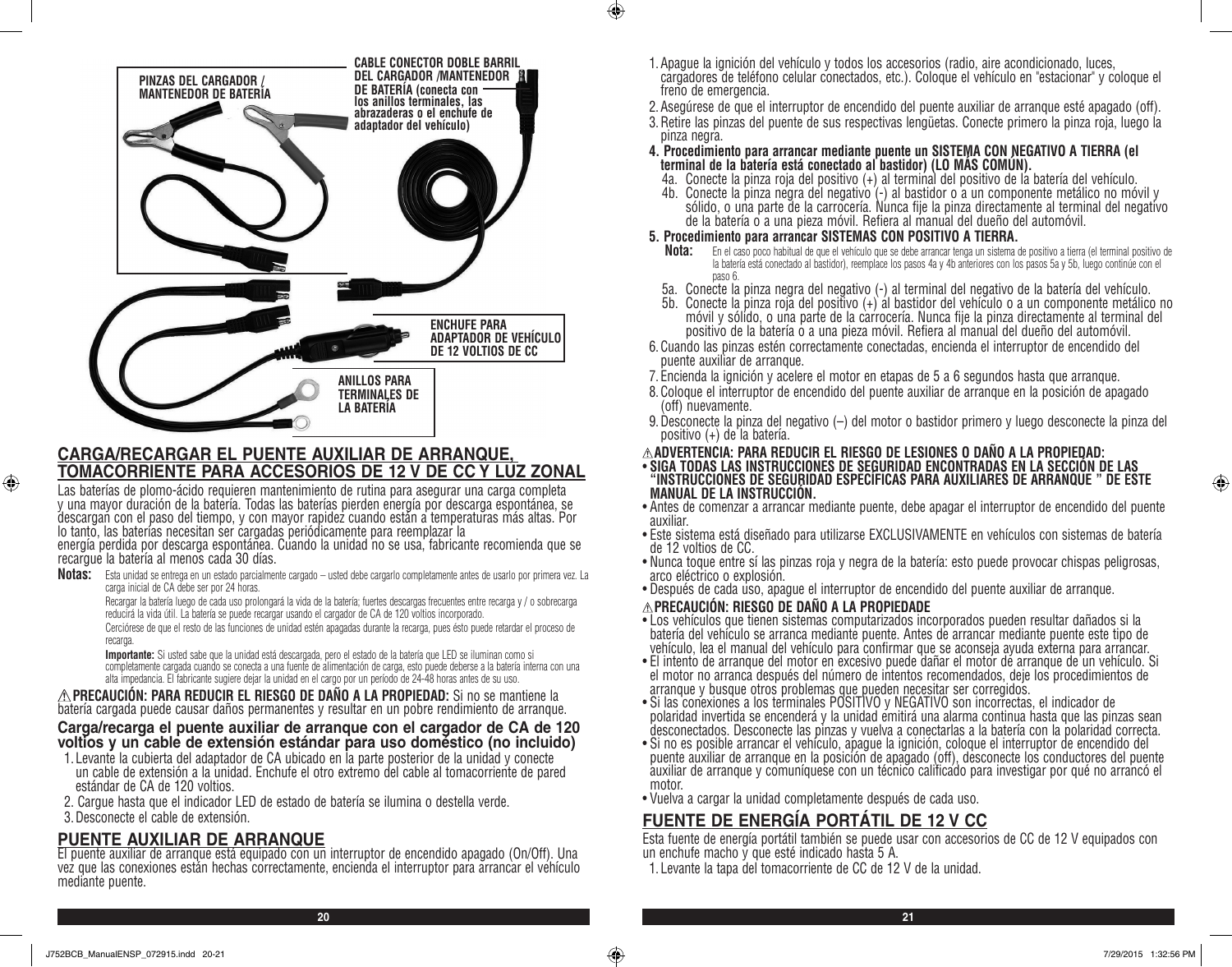- 2.Inserte el enchufe de CC de 12 V del aparato en el tomacorriente para accesorios de 12 V de la unidad. NO EXCEDA UNA CARGA DE 5 AMPERIOS.
- 3. Encienda el aparato y opérelo como de costumbre.
- 4.Periódicamente pulse el botón de nivel de energía de la batería para comprobar el estado de la batería. (Cuando los tres LEDs de estado de la batería se iluminan, indica que la batería está totalmente cargada. Sólo una condición de batería rojo indicador luminoso indica que la unidad necesita ser recargada.)

### **LUZ ZONAL DEL LED**

La luz zonal incorporada de 2-LED situado en la parte frontal de la unidad está controlada por el área de luz de encendido / apagado en el panel frontal (consulte la sección Características de localizar). Pulse el área de luz de encendido / apagado una vez para encender la luz. Pulse el área de luz de encendido / apagado de nuevo para apagar la luz de área fuera. Asegúrese de que la luz de área y la unidad se apaga cuando la unidad se está cargando o almacenada.

Periódicamente pulse el botón de nivel de energía de la batería para comprobar el estado de la batería. (Cuando los tres LEDs de estado de la batería se ilumina, indica que la batería está totalmente cargada. Sólo una condición de batería rojo indicador luminoso indica que la unidad necesita ser recargada.)

### **CARGADOR / MANTENEDOR DE BATERÍA**

El 2A cargador / mantenedor de batería está situado en la parte inferior de la unidad, que incluye el enchufe de entrada CA incorporado del cargador / mantenedor de batería, indicador LED de estado de carga, la salida de conector de batería cargador /mantenedor de doble barril. La salida de conector se utiliza para conectar uno de los tres accesorios desmontables (abrazaderas, anillos terminales o adaptador de vehículo) a través del cable de conector del cargador/mantenedor de batería, que tiene un doble cañón en cada extremo.

**ADVERTENCIA: PARA REDUCIR EL RIESGO DE LESIONES:** Siga estas instrucciones y ésas publicadas por el fabricante de cualquier motor que usted se preponga utilizar con este cargador de batería. Repase las marcas preventivas en el cargador y el motor de batería.

**IMPORTANTE:** SIEMPRE desconecte el cable de CA del tomacorriente de CA antes de conectar (o desconectar) el cargador con (o de) la batería.

### **Ubicación para la carga**

⊕

- 1. Quite la batería totalmente del barco o del aeronave o cualquier área confinada antes de cargar.
- 2.Si es necesario retirar la batería del vehículo para cargarla, o para limpiar los terminales, retire siempre primero de la batería el terminal puesto a tierra. Asegúrese de que todos los accesorios del vehículo estén apagados, para no causar un arco eléctrico.
- 3. Limpie los terminales de la batería, tomando cuidado para evitar conseguir el material corrosivo en ojos.
- 4. Agregue agua destilada en cada celda hasta que el ácido de la batería alcance el nivel especificado en el manual del fabricante. Esto ayuda a purgar el exceso de gas de las celdas. No llene de más. Para una batería sin tapas de celda (que no requiere mantenimiento), siga cuidadosamente las instrucciones de carga del fabricante.
- 5. Estudie todas las precauciones específicas del fabricante de la batería, tales como si retirar o no las tapas de las celdas mientras se carga, y la velocidad de carga recomendada.

### **Localización del cargador**

- Ubique el cargador tan lejos de la batería como lo permitan los cables.
- Nunca ubique el cargador directamente sobre la batería que se está cargando; los gases de la batería producirán corrosión y daños al cargador.
- Nunca permita que el ácido de la batería gotee sobre el cargador cuando lee la gravedad o llena la batería.
- Nunca opere el cargador en un área cerrada ni restrinja la ventilación de manera alguna.
- Las baterías marinas se pueden retirar y cargar en tierra.
- No coloque una batería sobre el cargador.

### **Carga usando las pinzas de batería suministrados**

**ADVERTENCIA: Una chispa cerca de la batería puede provocar una explosión. Para reducir el riesgo de chispa cerca de la batería mantenga todos los cables alejados del capó, la puerta las partes moviles del motor.**

- 1.Conecte un cable de extensión de CA doméstica estándar (no incluido) en el enchufe de entrada de CA del cargador de la batería en la parte inferior izquierda de la unidad.
- 2.Inserte el barril doble de cable de pinzas del cargador / mantenedor de batería al cable de conector del cargador de doble barril; luego inserte el barril doble restante del cable de conector del cargador al tomacorriente de cargador de baterías. Colocarlo lo más lejos de la batería como sea posible.
- 3. Revise la polaridad de los bornes de la batería. El borne positivo (POS, P, +) de la batería generalmente tiene mayor diámetro que el borne negativo (NEG, N, –).
- 4. Determine qué borne de la batería está puesto a tierra (conectado) al bastidor. Si el borne negativo está puesto a tierra en el bastidor (como en la mayoría de los vehículos), vea 5. Si el borne positivo está puesto a tierra en el bastidor, vea 6.
- 5. Para un vehículo puesto a tierra con el negativo, conecte la pinza del positivo (roja) del cargador de batería al borne sin conexión a tierra positivo (POS, P, +) de la batería. Conecte la pinza del negativo (negra) al bastidor del vehículo o al bloque del motor, lejos de la batería. No conecte la pinza al carburador, las cañerías de combustible o a las partes de chapa de la carrocería. Conecte a una pieza de metal sólida del bastidor o del bloque del motor.
- 6. Para un vehículo puesto a tierra con el positivo, conecte la pinza del negativo (negra) del cargador de batería al borne sin conexión a tierra negativo (NEG, N, –) de la batería. Conecte la pinza del positivo (roja) al bastidor del vehículo o al bloque del motor, lejos de la batería. No conecte la pinza al carburador, las cañerías de combustible o a las partes de chapa de la carrocería. Conecte a una pieza de metal sólida del bastidor o del bloque del motor.
- 7.Conecte el cable de extensión en un tomacorriente estándar de 120 voltios de CA.
- **Nota:** Si las pinzas están conectadas incorrectamente con respecto a polaridad, el indicador LED de estado de carga se encenderá en rojo. Desenchufe el cargador; entonces quite las pinzas. Vuelva a conectar las abrazaderas correctamente.
- 8. Cuando la unidad está correctamente conectado y carga, el indicador LED de estado de carga parpadeará en color verde para indicar que la batería se está cargando.
- 9. Cuando el LED de estado de carga se ilumina sólido de color verde, la carga está completa.

Al desconectar el cargador, desconecte el cable de la CA, quite la abrazadera de chasis del vehículo, y después quite la abrazadera del terminal de la batería.

### **Conectando y encargando la batería con los terminales de anillo**  CONEXIÓN DEL CARGADOR CON TERMINALES DE ANILLO

Los conductores de salida del cargador tienen anillos terminales engarzados, codificados por color (Figura 3) (Rojo: positivo y Negro: negativo). Estos anillos se conectan directamente con los conectores correspondientes en los bornes de la batería.



- 1. Retire las tuercas de los pernos de los conectores de los bornes de la batería.
- 2. Ubique el terminal ROJO sobre el perno del conector del borne POSITIVO de la batería.
- 3. Ubique el terminal NEGRO sobre el conector del borne NEGATIVO; luego vuelva a colocar las tuercas.
- 4. Si hay algún problema al conectar los conductores de salida, verifique con un proveedor de repuestos automotores o comuníquese con el Departamento de Servicio al Cliente, a la línea gratuita 1-877-571-2391 para obtener ayuda para encontrar el dispositivo de conexión apropiado para su aplicación particular.

### CARGA CON TERMINALES DE ANILLO

1.Conecte un cable de extensión de CA doméstica estándar (no incluido) a la incorporada en el enchufe de entrada de CA del cargador de la batería en la parte inferior izquierda de la unidad.

**22 23**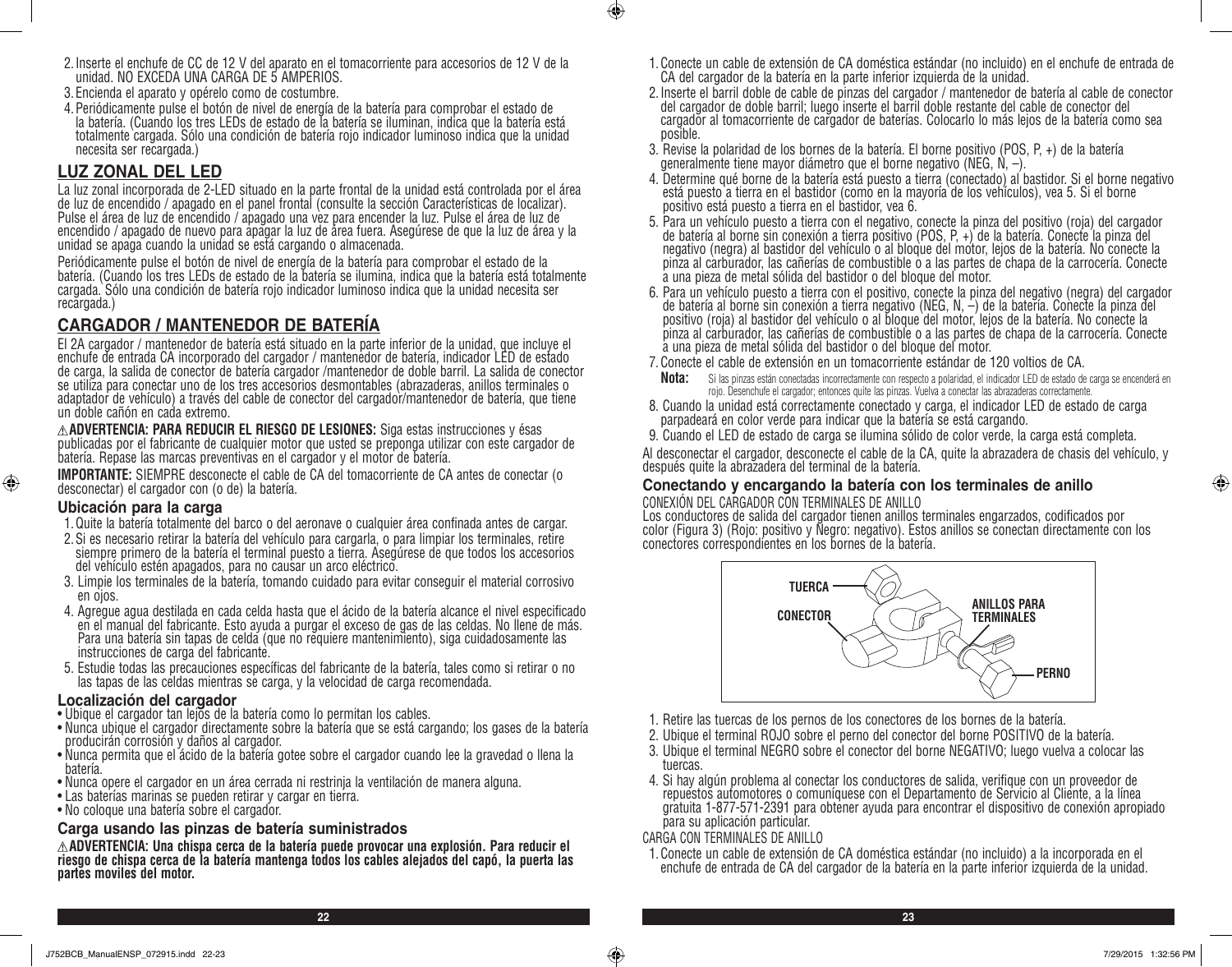- 2.Inserte el barril doble de cable de pinzas de la batería al cable de conector del cargador de doble barril; luego inserte el barril doble restante del cable de conector del cargador al tomacorriente de cargador de baterías. Colocarlo lo más lejos de la batería como sea posible.
- 3.Conectar los anillos terminales como se describe en la sección anterior.
- 4.Conecte el cable de extensión en un tomacorriente estándar de 120 voltios de CA.
- 5. Cuando la unidad está correctamente conectado y carga, el indicador LED de estado de carga parpadeará en color verde para indicar que la batería se está cargando.
- **Nota:** Si los terminales del anillo están conectadas incorrectamente con respecto a polaridad, el indicador LED de estado de carga se encenderá en rojo. Desconecte los terminales del anillo, después vuélvalas a conectar correctamente.
- 6. Cuando el LED de estado de carga se ilumina sólido de color verde, la carga está completa.

Al desconectar el cargador, desenchufe y desconecte el cable de extensión, luego desconecte los terminales del anillo.

### **Carga usando el enchufe para adaptador de vehículo de 12 voltios de CC ADVERTENCIA: PARA REDUCIR EL RIESGO DE LESIONES O DE DAÑOS A LA PROPIEDAD:**

- **NUNCA conecte este producto con un vehículo puesto a tierra positivo usando el adaptador de vehículo de 12 voltios de CC.**
- **Para reducir el riesgo de fuego, cerciórese de que el enchufe de 12 voltios está libre de la ruina y el enchufe de adaptador cabe firmemente en el enchufe.**
- 1.Conecte un cable de extensión de CA doméstica estándar (no incluido) en el enchufe de entrada de CA del cargador de la batería en la parte inferior izquierda de la unidad.
- 2.Inserte el barril doble de cable del adaptador de vehículo de 12 voltios de CC en el conector del cargador de doble barril; luego inserte el barril doble restante del cable de conector del cargador al tomacorriente de cargador de baterías. Colocarlo lo más lejos de la batería como sea posible.
- 3.Inserte el extremo de oro color del enchufe para adaptador de vehículo de 12 voltios de CC en el tomacorriente de accesorio de CC de 12 voltios del vehículo.
- **Notas:** Algunos vehículos requieren que el encendido se cambia a la posición de salida de accesorios con el fin de alimentar la salida de accesorios.

Si se requiere el encendido de su vehículo para ser colocado en la posición ACC, asegúrese de que todos los accesorios del vehículo (por ejemplo, calefacción, ventilador, radio, televisión, luces ... etc) estén apagados. Si no se desactiva, el mantenedor no podría ser capaz de mantener la batería.

- 4.Conecte el cable de extensión en un tomacorriente estándar de 120 voltios de CA.
- 5. Cuando la unidad está correctamente conectado y carga, el indicador LED de estado de carga parpadeará en color verde para indicar que la batería se está cargando.
- 6. Cuando el LED de estado de carga se ilumina sólido de color verde, la carga está completa.

Al desconectar el cargador, desenchufe y desconecte el cable de extensión, luego desconecte el enchufe para adaptador de vehículo de 12 voltios de CC.

### **DETECCIÓN DE PROBLEMAS**

⊕

### **Puente auxiliar de arranque, tomacorriente para accesorios de 12 V de CC y luz zonal**

| Problema                                                                               | Solución                                                                                                                                                                                                                                                                                         |
|----------------------------------------------------------------------------------------|--------------------------------------------------------------------------------------------------------------------------------------------------------------------------------------------------------------------------------------------------------------------------------------------------|
| La unidad no carga                                                                     | • Cerciórese de que el interruptor del invertador esté en la<br>posición de reposo.<br>• Asegúrese de que un cable de extensión de calibre adecuado<br>  está conectado correctamente a la unidad y a un toma de<br>corriente de CA.                                                             |
| La unidad no puede saltar<br>comienzo el motor                                         | - Asegúrese de que el interruptor de seguridad de la unidad está<br>en la posición encendido (ON).<br>Compruebe que la unidad tiene una carga completa. Recargue la<br>unidad si es necesario.<br>• Asegúrese de que se han realizado las conexiones de los cables<br>con la polaridad correcta. |
| El portátil de 12 voltios fuente de<br>alimentación de CC no se enciende<br>el aparato | • Asegúrese de que el aparato no saca más de 5 amperios.<br>• Controle que el puente auxiliar de arranque tenga la carga<br>• completa. Recargue la unidad en caso de necesidad.                                                                                                                 |

| lProblema                                   | <b>Solución</b>                                                                                                                                                                                        |
|---------------------------------------------|--------------------------------------------------------------------------------------------------------------------------------------------------------------------------------------------------------|
| La luz zonal de diodo (LED) no<br>lenciende | e Cerciórese de que el botón CON./DESC. de la luz del área del<br>LED esté en la posición de trabajo.<br>• Controle que la unidad tenga la carga completa. Recargue la<br>unidad en caso de necesidad. |

### **Cargador de batería**

 $\bigoplus$ 

| <b>Problema</b>                           | Solución                                                                                                                                                                                                                                                                                                                                                                   |
|-------------------------------------------|----------------------------------------------------------------------------------------------------------------------------------------------------------------------------------------------------------------------------------------------------------------------------------------------------------------------------------------------------------------------------|
| La unidad falla de cargar una<br>Ibateria | • Cerciórese de que un cable de extensión conveniente del<br>calibrador esté conectada correctamente con la unidad y un<br>enchufe de funcionamiento de CA.<br>Asegúrese de que se han realizado las conexiones de los cables<br>con la polaridad correcta.<br>Si la batería que se debe cargar ha caído debajo de los 2 voltios,<br>no se puede recargar con esta unidad. |

### **CUIDADO Y MANTENIMIENTO**

Con el tiempo, todas las baterías pierden energía debido a la descarga automática y con mayor rapidez en ambientes con temperaturas elevadas. Cuando la unidad no esté en uso, recomendamos cargar la batería al menos cada 30 días.

No sumerja esta unidad en agua. Si la unidad se ensucia, limpie las superficies exteriores con cuidado. Utilize una tela suave humedecida con una mezcla diluida de agua y detergente.

No hay piezas sustituibles por el usuario. Inspeccione periódicamente el estado de los adaptadores, conectores y cables. Comuníquese con el fabricante para reemplazar los componentes que se han roto o desgastado.

### **Reemplazo/desecho de la batería**

### REEMPLAZO DE LA BATERÍA

La batería debe durar la vida útil de la unidad. La vida de servicio depende en un número de factores, incluyendo pero no limitado al número de ciclos de recarga, y el cuidado y mantenimiento adecuado de la batería por el usuario. Comuníquese con el fabricante para cualquier información que pueda necesitar. ELIMINACIÓN SEGURA DE LA BATERÍA

Contiene una batería de litio-ion, que se deben desechar de manera adecuada. Reciclar es necesario. El incumplimiento de regulaciones locales, estatales y federales, puede resultar en multas o prisión.

Por favor recicle.

### **ADVERTENCIAS:**

- No deseche la batería en el fuego ya que puede ocasionar una explosión.
- Antes de desechar la batería, proteja las terminales descubiertas con cinta eléctrica para trabajos pesados. De esta manera previene cortos circuitos (los cortos circuitos pueden ocasionar lesiones e incendios).
- No exponga la batería al fuego o al calor extremo ya que puede explotar.

### **Reemplazo del fusible (enchufe para adaptador de vehículo de 12 voltios de CC)**

- 1. Extraiga el enchufe de la salida de accesorios. Dele vueltas al casquillo de color dorado hacia la izquierda y levántelo para extraerlo.
- 2. Extraiga el pin central y el muelle. Extraiga el fusible.
- 3. Reemplace el fusible por otro del mismo tipo y clasificación (5 amperios).
- 4. Coloque el pin central y el muelle nuevamente dentro del enchufe.
- 5. Coloque el casquillo de color dorado nuevamente girando hacia la derecha

### **ACCESORIOS**

Accesorios recomendados para uso con esta unidad puede ser disponibles a través del fabricante. Si necesita ayuda con respecto a los accesorios, por favor póngase en contacto con el fabricante al 1-877-571-2391.

**ADVERTENCIA:** El uso de cualquier accesorio no recomendado para el uso con esta unidad podía ser peligroso.



⊕